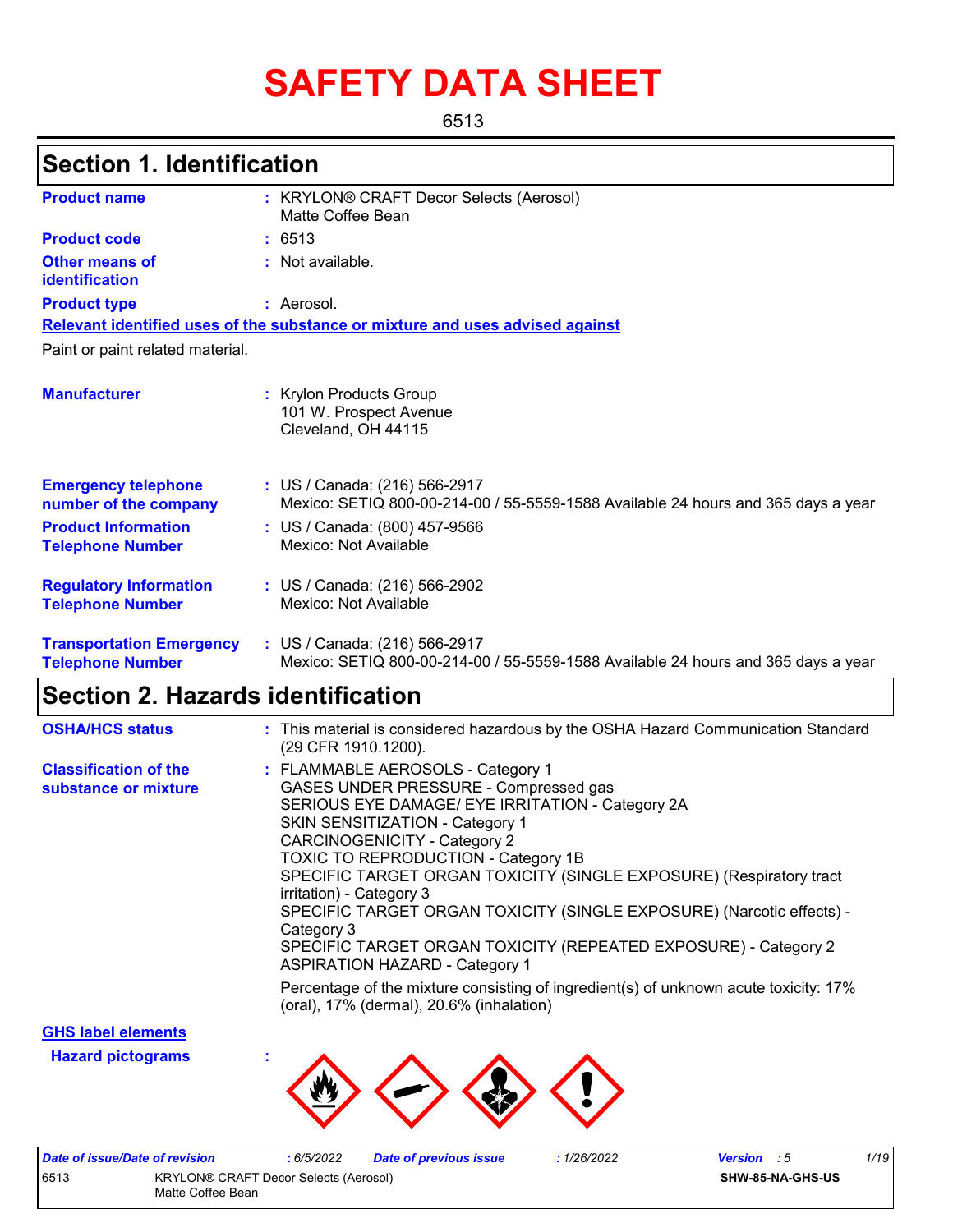# **Section 2. Hazards identification**

| <b>Signal word</b>                         | : Danger                                                                                                                                                                                                                                                                                                                                                                                                                                                                                                                                                                                                                                           |
|--------------------------------------------|----------------------------------------------------------------------------------------------------------------------------------------------------------------------------------------------------------------------------------------------------------------------------------------------------------------------------------------------------------------------------------------------------------------------------------------------------------------------------------------------------------------------------------------------------------------------------------------------------------------------------------------------------|
| <b>Hazard statements</b>                   | : Extremely flammable aerosol.<br>Contains gas under pressure; may explode if heated.<br>May be fatal if swallowed and enters airways.<br>May cause an allergic skin reaction.<br>Causes serious eye irritation.<br>May cause respiratory irritation.<br>May cause drowsiness or dizziness.<br>Suspected of causing cancer.<br>May damage fertility or the unborn child.<br>May cause damage to organs through prolonged or repeated exposure.                                                                                                                                                                                                     |
| <b>Precautionary statements</b>            |                                                                                                                                                                                                                                                                                                                                                                                                                                                                                                                                                                                                                                                    |
| <b>General</b>                             | : Read label before use. Keep out of reach of children. If medical advice is needed,<br>have product container or label at hand.                                                                                                                                                                                                                                                                                                                                                                                                                                                                                                                   |
| <b>Prevention</b>                          | : Obtain special instructions before use. Do not handle until all safety precautions have<br>been read and understood. Wear protective gloves, protective clothing and eye or face<br>protection. Keep away from heat, hot surfaces, sparks, open flames and other ignition<br>sources. No smoking. Do not spray on an open flame or other ignition source. Use<br>only outdoors or in a well-ventilated area. Do not breathe dust or mist. Wash<br>thoroughly after handling. Contaminated work clothing must not be allowed out of the<br>workplace. Pressurized container: Do not pierce or burn, even after use.                               |
| <b>Response</b>                            | : IF exposed or concerned: Get medical advice or attention. IF INHALED: Remove<br>person to fresh air and keep comfortable for breathing. Call a POISON CENTER or<br>doctor if you feel unwell. IF SWALLOWED: Immediately call a POISON CENTER or<br>doctor. Do NOT induce vomiting. Wash contaminated clothing before reuse. IF ON<br>SKIN: Wash with plenty of water. If skin irritation or rash occurs: Get medical advice or<br>attention. IF IN EYES: Rinse cautiously with water for several minutes. Remove contact<br>lenses, if present and easy to do. Continue rinsing. If eye irritation persists: Get medical<br>advice or attention. |
| <b>Storage</b>                             | : Store locked up. Protect from sunlight. Do not expose to temperatures exceeding 50<br>°C/122 °F. Store in a well-ventilated place. Keep container tightly closed.                                                                                                                                                                                                                                                                                                                                                                                                                                                                                |
| <b>Disposal</b>                            | : Dispose of contents and container in accordance with all local, regional, national and<br>international regulations.                                                                                                                                                                                                                                                                                                                                                                                                                                                                                                                             |
| <b>Supplemental label</b><br>elements      | DELAYED EFFECTS FROM LONG TERM OVEREXPOSURE. Contains solvents which<br>can cause permanent brain and nervous system damage. Intentional misuse by<br>deliberately concentrating and inhaling the contents can be harmful or fatal. WARNING:<br>This product contains chemicals known to the State of California to cause cancer and<br>birth defects or other reproductive harm.                                                                                                                                                                                                                                                                  |
|                                            | Please refer to the SDS for additional information. Keep out of reach of children. Keep<br>upright in a cool, dry place. Do not discard empty can in trash compactor.                                                                                                                                                                                                                                                                                                                                                                                                                                                                              |
| <b>Hazards not otherwise</b><br>classified | : DANGER: Rags, steel wool, other waste soaked with this product, and sanding residue<br>may spontaneously catch fire if improperly discarded. Immediately place rags, steel<br>wool, other waste soaked with this product, and sanding residue in a sealed, water-filled,<br>metal container. Dispose of in accordance with local fire regulations.                                                                                                                                                                                                                                                                                               |

# **Section 3. Composition/information on ingredients**

| <b>Substance/mixture</b>                | : Mixture        |
|-----------------------------------------|------------------|
| Other means of<br><b>identification</b> | : Not available. |

#### **CAS number/other identifiers**

|     | ate of issue/Date of revisi |              |
|-----|-----------------------------|--------------|
| 513 |                             | <b>KRYLO</b> |
|     |                             | Matte C      |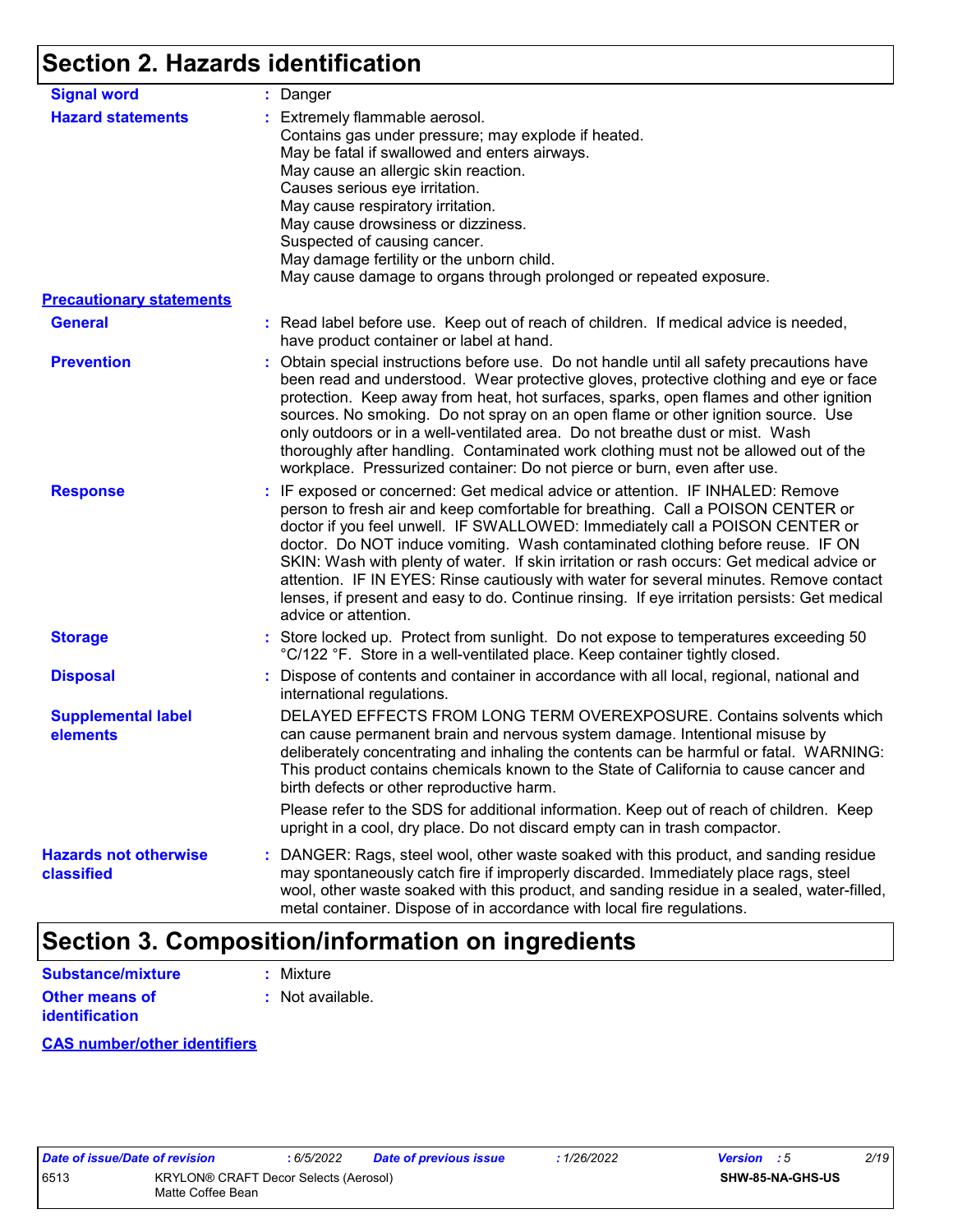## **Section 3. Composition/information on ingredients**

| <b>Ingredient name</b>               | % by weight | <b>CAS number</b> |
|--------------------------------------|-------------|-------------------|
| Acetone                              | I≥25 - ≤50  | 67-64-1           |
| Propane                              | 210 - ≤25   | 74-98-6           |
| <b>Butane</b>                        | $\leq 10$   | 106-97-8          |
| n-Butyl Acetate                      | $\leq 10$   | 123-86-4          |
| 2-Propoxyethanol                     | ≤5          | 2807-30-9         |
| Amorphous Precipitated Silica        | l≤3         | 112926-00-8       |
| Zirconium 2-Ethylhexanoate           | l≤0.3       | 22464-99-9        |
| Carbon Black                         | l≤0.3       | 1333-86-4         |
| Light Aromatic Hydrocarbons          | $\leq$ 0.3  | 64742-95-6        |
| Cobalt 2-Ethylhexanoate              | I≤0.3       | 136-52-7          |
| Methyl Ethyl Ketoxime                | ≤0.3        | 96-29-7           |
| Hydrotreated Heavy Petroleum Naphtha | I≤0.3       | 64742-48-9        |

Any concentration shown as a range is to protect confidentiality or is due to batch variation.

**There are no additional ingredients present which, within the current knowledge of the supplier and in the concentrations applicable, are classified and hence require reporting in this section.**

**Occupational exposure limits, if available, are listed in Section 8.**

### **Section 4. First aid measures**

| <b>Description of necessary first aid measures</b> |                                                                                                                                                                                                                                                                                                                                                                                                                                                                                                                                                                                                                                                                                                                                                         |
|----------------------------------------------------|---------------------------------------------------------------------------------------------------------------------------------------------------------------------------------------------------------------------------------------------------------------------------------------------------------------------------------------------------------------------------------------------------------------------------------------------------------------------------------------------------------------------------------------------------------------------------------------------------------------------------------------------------------------------------------------------------------------------------------------------------------|
| <b>Eye contact</b>                                 | : Immediately flush eyes with plenty of water, occasionally lifting the upper and lower<br>eyelids. Check for and remove any contact lenses. Continue to rinse for at least 10<br>minutes. Get medical attention.                                                                                                                                                                                                                                                                                                                                                                                                                                                                                                                                       |
| <b>Inhalation</b>                                  | : Remove victim to fresh air and keep at rest in a position comfortable for breathing. If it<br>is suspected that fumes are still present, the rescuer should wear an appropriate mask<br>or self-contained breathing apparatus. If not breathing, if breathing is irregular or if<br>respiratory arrest occurs, provide artificial respiration or oxygen by trained personnel. It<br>may be dangerous to the person providing aid to give mouth-to-mouth resuscitation.<br>Get medical attention. If necessary, call a poison center or physician. If unconscious,<br>place in recovery position and get medical attention immediately. Maintain an open<br>airway. Loosen tight clothing such as a collar, tie, belt or waistband.                    |
| <b>Skin contact</b>                                | : Wash with plenty of soap and water. Remove contaminated clothing and shoes. Wash<br>contaminated clothing thoroughly with water before removing it, or wear gloves.<br>Continue to rinse for at least 10 minutes. Get medical attention. In the event of any<br>complaints or symptoms, avoid further exposure. Wash clothing before reuse. Clean<br>shoes thoroughly before reuse.                                                                                                                                                                                                                                                                                                                                                                   |
| <b>Ingestion</b>                                   | : Get medical attention immediately. Call a poison center or physician. Wash out mouth<br>with water. Remove dentures if any. If material has been swallowed and the exposed<br>person is conscious, give small quantities of water to drink. Stop if the exposed person<br>feels sick as vomiting may be dangerous. Aspiration hazard if swallowed. Can enter<br>lungs and cause damage. Do not induce vomiting. If vomiting occurs, the head should<br>be kept low so that vomit does not enter the lungs. Never give anything by mouth to an<br>unconscious person. If unconscious, place in recovery position and get medical<br>attention immediately. Maintain an open airway. Loosen tight clothing such as a collar,<br>tie, belt or waistband. |

**Most important symptoms/effects, acute and delayed**

| <b>Potential acute health effects</b> | <u>noot miliottamt of miliotomological abato and abiafoa</u>                                                                 |
|---------------------------------------|------------------------------------------------------------------------------------------------------------------------------|
| <b>Eye contact</b>                    | : Causes serious eye irritation.                                                                                             |
| <b>Inhalation</b>                     | : Can cause central nervous system (CNS) depression. May cause drowsiness or<br>dizziness. May cause respiratory irritation. |
| <b>Skin contact</b>                   | : May cause an allergic skin reaction.                                                                                       |

| Date of issue/Date of revision                                     |  | 6/5/2022 | <b>Date of previous issue</b> | 1/26/2022 | <b>Version</b> : 5 |  | 3/19 |
|--------------------------------------------------------------------|--|----------|-------------------------------|-----------|--------------------|--|------|
| 6513<br>KRYLON® CRAFT Decor Selects (Aerosol)<br>Matte Coffee Bean |  |          |                               |           | SHW-85-NA-GHS-US   |  |      |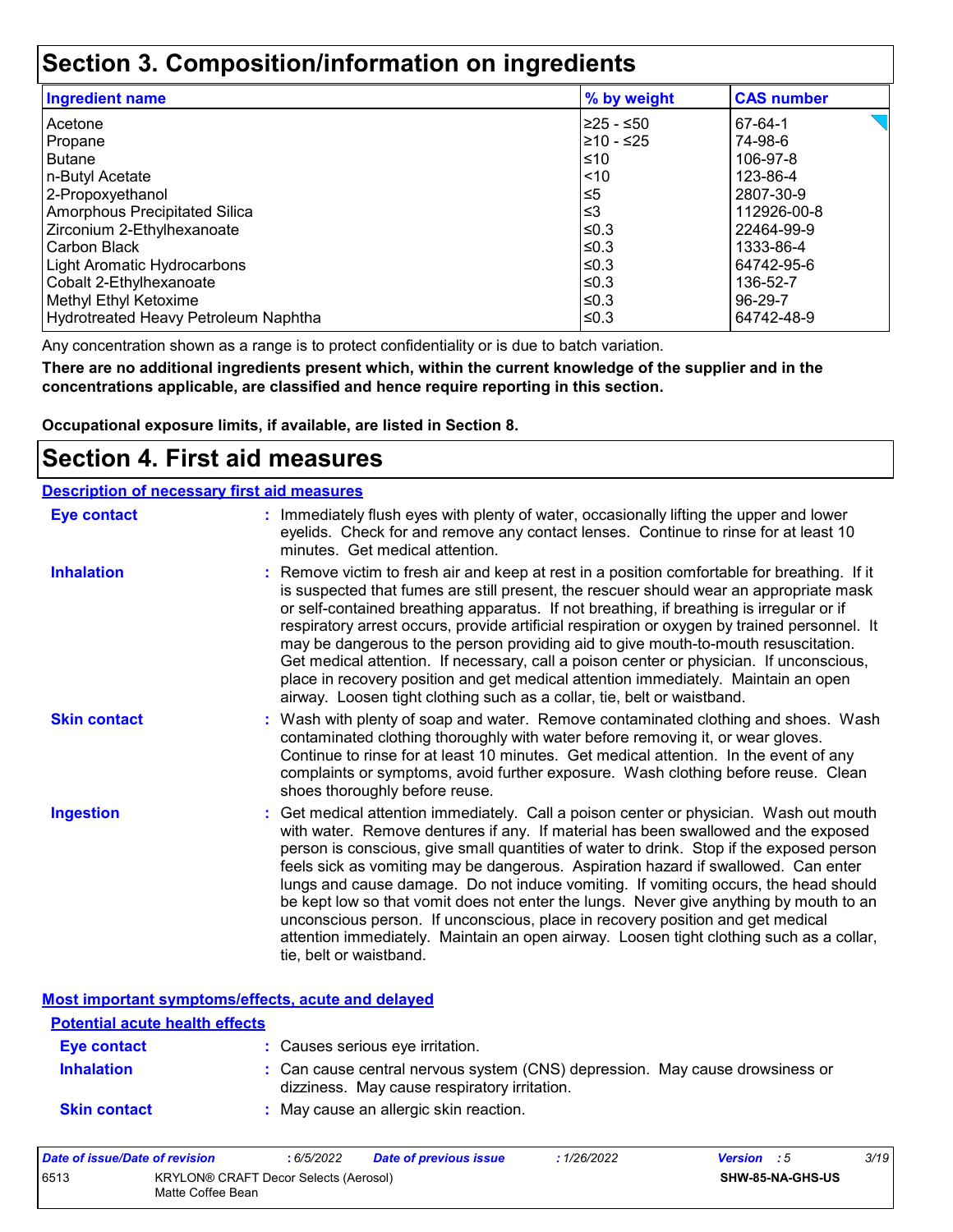# **Section 4. First aid measures**

| <b>Ingestion</b>                    | : Can cause central nervous system (CNS) depression. May be fatal if swallowed and<br>enters airways.                                                                                                                                                                                                                                                                                                           |
|-------------------------------------|-----------------------------------------------------------------------------------------------------------------------------------------------------------------------------------------------------------------------------------------------------------------------------------------------------------------------------------------------------------------------------------------------------------------|
| <b>Over-exposure signs/symptoms</b> |                                                                                                                                                                                                                                                                                                                                                                                                                 |
| <b>Eye contact</b>                  | : Adverse symptoms may include the following:<br>pain or irritation<br>watering<br>redness                                                                                                                                                                                                                                                                                                                      |
| <b>Inhalation</b>                   | : Adverse symptoms may include the following:<br>respiratory tract irritation<br>coughing<br>nausea or vomiting<br>headache<br>drowsiness/fatigue<br>dizziness/vertigo<br>unconsciousness<br>reduced fetal weight<br>increase in fetal deaths<br>skeletal malformations                                                                                                                                         |
| <b>Skin contact</b>                 | : Adverse symptoms may include the following:<br>irritation<br>redness<br>reduced fetal weight<br>increase in fetal deaths<br>skeletal malformations                                                                                                                                                                                                                                                            |
| <b>Ingestion</b>                    | : Adverse symptoms may include the following:<br>nausea or vomiting<br>reduced fetal weight<br>increase in fetal deaths<br>skeletal malformations                                                                                                                                                                                                                                                               |
|                                     | <b>Indication of immediate medical attention and special treatment needed, if necessary</b>                                                                                                                                                                                                                                                                                                                     |
| <b>Notes to physician</b>           | : Treat symptomatically. Contact poison treatment specialist immediately if large<br>quantities have been ingested or inhaled.                                                                                                                                                                                                                                                                                  |
| <b>Specific treatments</b>          | : No specific treatment.                                                                                                                                                                                                                                                                                                                                                                                        |
| <b>Protection of first-aiders</b>   | : No action shall be taken involving any personal risk or without suitable training. If it is<br>suspected that fumes are still present, the rescuer should wear an appropriate mask or<br>self-contained breathing apparatus. It may be dangerous to the person providing aid to<br>give mouth-to-mouth resuscitation. Wash contaminated clothing thoroughly with water<br>before removing it, or wear gloves. |

**See toxicological information (Section 11)**

# **Section 5. Fire-fighting measures**

| <b>Extinguishing media</b>                           |                                                                   |                                                                 |                                                                                                                                                                                                                                                                                                                                                                                                                                                       |             |                    |                  |      |
|------------------------------------------------------|-------------------------------------------------------------------|-----------------------------------------------------------------|-------------------------------------------------------------------------------------------------------------------------------------------------------------------------------------------------------------------------------------------------------------------------------------------------------------------------------------------------------------------------------------------------------------------------------------------------------|-------------|--------------------|------------------|------|
| <b>Suitable extinguishing</b><br>media               |                                                                   | : Use an extinguishing agent suitable for the surrounding fire. |                                                                                                                                                                                                                                                                                                                                                                                                                                                       |             |                    |                  |      |
| Unsuitable extinguishing<br>media                    |                                                                   | : None known.                                                   |                                                                                                                                                                                                                                                                                                                                                                                                                                                       |             |                    |                  |      |
| <b>Specific hazards arising</b><br>from the chemical |                                                                   |                                                                 | : Extremely flammable aerosol. Runoff to sewer may create fire or explosion hazard. In<br>a fire or if heated, a pressure increase will occur and the container may burst, with the<br>risk of a subsequent explosion. Gas may accumulate in low or confined areas or travel<br>a considerable distance to a source of ignition and flash back, causing fire or explosion.<br>Bursting aerosol containers may be propelled from a fire at high speed. |             |                    |                  |      |
| Date of issue/Date of revision                       |                                                                   | :6/5/2022                                                       | <b>Date of previous issue</b>                                                                                                                                                                                                                                                                                                                                                                                                                         | : 1/26/2022 | <b>Version</b> : 5 |                  | 4/19 |
| 6513                                                 | <b>KRYLON® CRAFT Decor Selects (Aerosol)</b><br>Matte Coffee Bean |                                                                 |                                                                                                                                                                                                                                                                                                                                                                                                                                                       |             |                    | SHW-85-NA-GHS-US |      |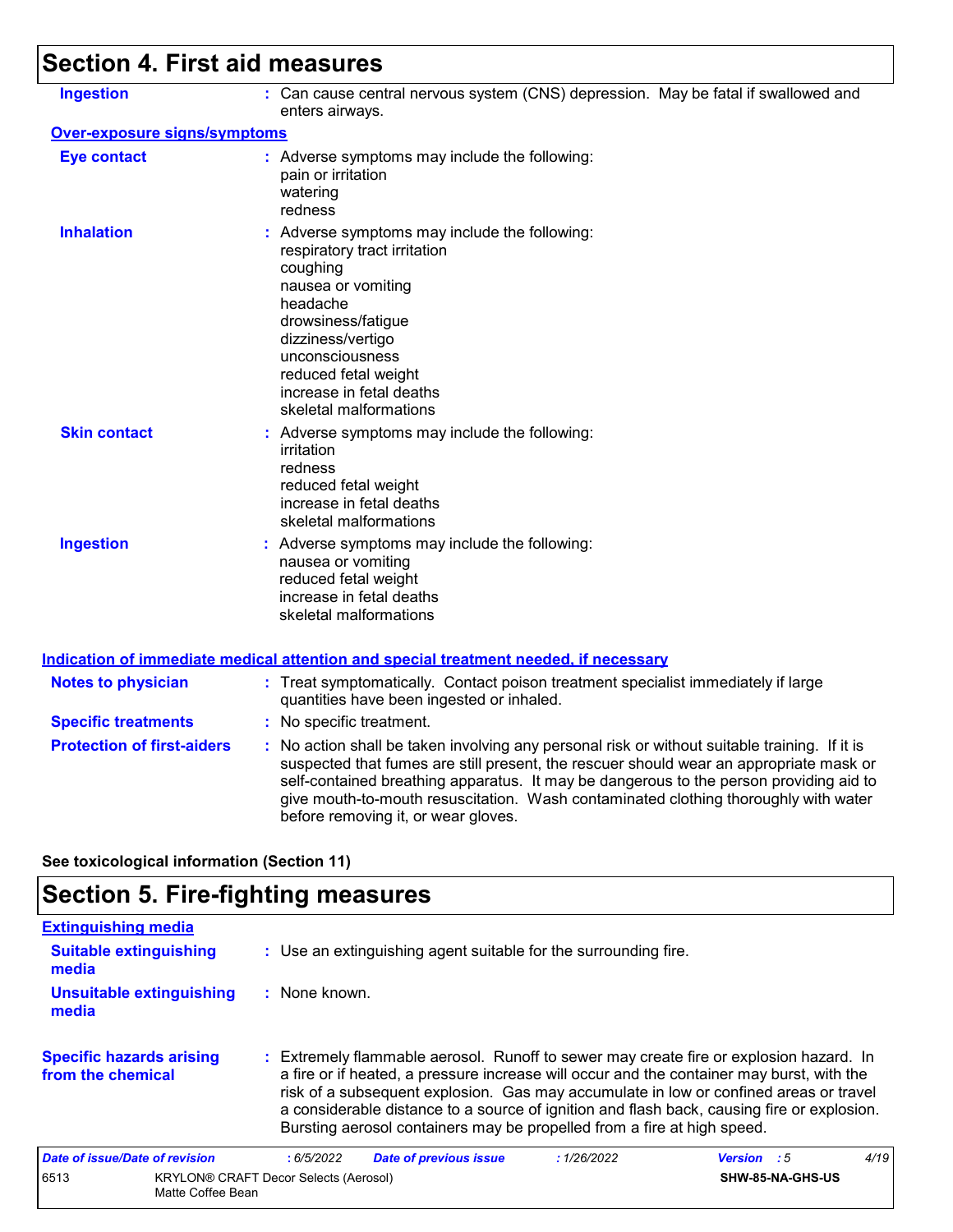## **Section 5. Fire-fighting measures**

| <b>Hazardous thermal</b><br>decomposition products       | Decomposition products may include the following materials:<br>carbon dioxide<br>carbon monoxide<br>metal oxide/oxides                                                                                                                                                                                                        |
|----------------------------------------------------------|-------------------------------------------------------------------------------------------------------------------------------------------------------------------------------------------------------------------------------------------------------------------------------------------------------------------------------|
| <b>Special protective actions</b><br>for fire-fighters   | : Promptly isolate the scene by removing all persons from the vicinity of the incident if<br>there is a fire. No action shall be taken involving any personal risk or without suitable<br>training. Move containers from fire area if this can be done without risk. Use water<br>spray to keep fire-exposed containers cool. |
| <b>Special protective</b><br>equipment for fire-fighters | Fire-fighters should wear appropriate protective equipment and self-contained breathing<br>apparatus (SCBA) with a full face-piece operated in positive pressure mode.                                                                                                                                                        |

### **Section 6. Accidental release measures**

#### **Personal precautions, protective equipment and emergency procedures**

| For non-emergency<br>personnel                               | : No action shall be taken involving any personal risk or without suitable training.<br>Evacuate surrounding areas. Keep unnecessary and unprotected personnel from<br>entering. In the case of aerosols being ruptured, care should be taken due to the rapid<br>escape of the pressurized contents and propellant. If a large number of containers are<br>ruptured, treat as a bulk material spillage according to the instructions in the clean-up<br>section. Do not touch or walk through spilled material. Shut off all ignition sources. No<br>flares, smoking or flames in hazard area. Avoid breathing vapor or mist. Provide<br>adequate ventilation. Wear appropriate respirator when ventilation is inadequate. Put<br>on appropriate personal protective equipment. |  |  |  |
|--------------------------------------------------------------|----------------------------------------------------------------------------------------------------------------------------------------------------------------------------------------------------------------------------------------------------------------------------------------------------------------------------------------------------------------------------------------------------------------------------------------------------------------------------------------------------------------------------------------------------------------------------------------------------------------------------------------------------------------------------------------------------------------------------------------------------------------------------------|--|--|--|
| For emergency responders                                     | : If specialized clothing is required to deal with the spillage, take note of any information in<br>Section 8 on suitable and unsuitable materials. See also the information in "For non-<br>emergency personnel".                                                                                                                                                                                                                                                                                                                                                                                                                                                                                                                                                               |  |  |  |
| <b>Environmental precautions</b>                             | : Avoid dispersal of spilled material and runoff and contact with soil, waterways, drains<br>and sewers. Inform the relevant authorities if the product has caused environmental<br>pollution (sewers, waterways, soil or air).                                                                                                                                                                                                                                                                                                                                                                                                                                                                                                                                                  |  |  |  |
| <b>Methods and materials for containment and cleaning up</b> |                                                                                                                                                                                                                                                                                                                                                                                                                                                                                                                                                                                                                                                                                                                                                                                  |  |  |  |
| <b>Small spill</b>                                           | : Stop leak if without risk. Move containers from spill area. Use spark-proof tools and<br>explosion-proof equipment. Dilute with water and mop up if water-soluble. Alternatively,<br>or if water-insoluble, absorb with an inert dry material and place in an appropriate waste<br>disposal container. Dispose of via a licensed waste disposal contractor.                                                                                                                                                                                                                                                                                                                                                                                                                    |  |  |  |
| <b>Large spill</b>                                           | : Stop leak if without risk. Move containers from spill area. Use spark-proof tools and<br>explosion-proof equipment. Approach release from upwind. Prevent entry into sewers,<br>water courses, basements or confined areas. Wash spillages into an effluent treatment<br>plant or proceed as follows. Contain and collect spillage with non-combustible,<br>absorbent material e.g. sand, earth, vermiculite or diatomaceous earth and place in<br>container for disposal according to local regulations (see Section 13). Dispose of via a<br>licensed waste disposal contractor. Contaminated absorbent material may pose the<br>same hazard as the spilled product. Note: see Section 1 for emergency contact<br>information and Section 13 for waste disposal.             |  |  |  |

# **Section 7. Handling and storage**

**Precautions for safe handling**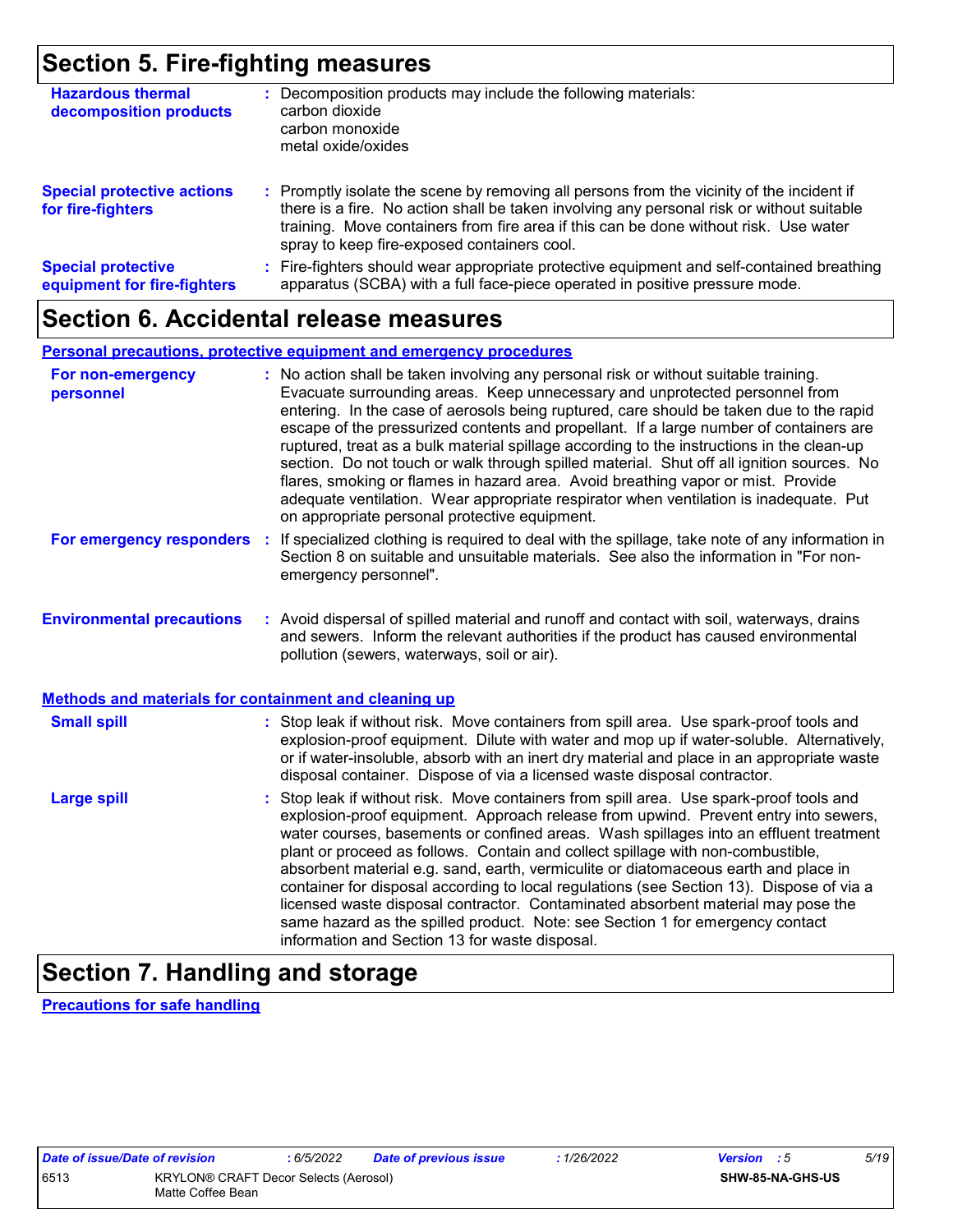# **Section 7. Handling and storage**

| <b>Protective measures</b>                                                       | : Put on appropriate personal protective equipment (see Section 8). Persons with a<br>history of skin sensitization problems should not be employed in any process in which<br>this product is used. Pressurized container: protect from sunlight and do not expose to<br>temperatures exceeding 50°C. Do not pierce or burn, even after use. Avoid exposure -<br>obtain special instructions before use. Avoid exposure during pregnancy. Do not<br>handle until all safety precautions have been read and understood. Do not get in eyes<br>or on skin or clothing. Do not breathe vapor or mist. Do not swallow. Avoid breathing<br>gas. Use only with adequate ventilation. Wear appropriate respirator when ventilation is<br>inadequate. Store and use away from heat, sparks, open flame or any other ignition<br>source. Use explosion-proof electrical (ventilating, lighting and material handling)<br>equipment. Use only non-sparking tools. Empty containers retain product residue and<br>can be hazardous. |
|----------------------------------------------------------------------------------|---------------------------------------------------------------------------------------------------------------------------------------------------------------------------------------------------------------------------------------------------------------------------------------------------------------------------------------------------------------------------------------------------------------------------------------------------------------------------------------------------------------------------------------------------------------------------------------------------------------------------------------------------------------------------------------------------------------------------------------------------------------------------------------------------------------------------------------------------------------------------------------------------------------------------------------------------------------------------------------------------------------------------|
| <b>Advice on general</b><br>occupational hygiene                                 | : Eating, drinking and smoking should be prohibited in areas where this material is<br>handled, stored and processed. Workers should wash hands and face before eating,<br>drinking and smoking. Remove contaminated clothing and protective equipment before<br>entering eating areas. See also Section 8 for additional information on hygiene<br>measures.                                                                                                                                                                                                                                                                                                                                                                                                                                                                                                                                                                                                                                                             |
| <b>Conditions for safe storage,</b><br>including any<br><b>incompatibilities</b> | : Store in accordance with local regulations. Store away from direct sunlight in a dry, cool<br>and well-ventilated area, away from incompatible materials (see Section 10) and food<br>and drink. Protect from sunlight. Store locked up. Eliminate all ignition sources. Use<br>appropriate containment to avoid environmental contamination. See Section 10 for<br>incompatible materials before handling or use.                                                                                                                                                                                                                                                                                                                                                                                                                                                                                                                                                                                                      |

# **Section 8. Exposure controls/personal protection**

#### **Control parameters**

**Occupational exposure limits (OSHA United States)**

| <b>Ingredient name</b>                                                                                                    | CAS#                          | <b>Exposure limits</b>                                                                                                                                                                                                                                                                                     |
|---------------------------------------------------------------------------------------------------------------------------|-------------------------------|------------------------------------------------------------------------------------------------------------------------------------------------------------------------------------------------------------------------------------------------------------------------------------------------------------|
| Acetone                                                                                                                   | 67-64-1                       | ACGIH TLV (United States, 1/2021).<br>TWA: 250 ppm 8 hours.<br>STEL: 500 ppm 15 minutes.<br>NIOSH REL (United States, 10/2020).<br>TWA: 250 ppm 10 hours.<br>TWA: 590 mg/m <sup>3</sup> 10 hours.<br>OSHA PEL (United States, 5/2018).<br>TWA: 1000 ppm 8 hours.<br>TWA: 2400 mg/m <sup>3</sup> 8 hours.   |
| Propane                                                                                                                   | 74-98-6                       | NIOSH REL (United States, 10/2020).<br>TWA: 1000 ppm 10 hours.<br>TWA: 1800 mg/m <sup>3</sup> 10 hours.<br>OSHA PEL (United States, 5/2018).<br>TWA: 1000 ppm 8 hours.<br>TWA: 1800 mg/m <sup>3</sup> 8 hours.<br>ACGIH TLV (United States, 1/2021). Oxygen<br>Depletion [Asphyxiant]. Explosive potential |
| <b>Butane</b>                                                                                                             | 106-97-8                      | NIOSH REL (United States, 10/2020).<br>TWA: 800 ppm 10 hours.<br>TWA: 1900 mg/m <sup>3</sup> 10 hours.<br>ACGIH TLV (United States, 1/2021).<br><b>Explosive potential.</b><br>STEL: 1000 ppm 15 minutes.                                                                                                  |
| n-Butyl Acetate                                                                                                           | 123-86-4                      | NIOSH REL (United States, 10/2020).<br>TWA: 150 ppm 10 hours.<br>TWA: 710 mg/m <sup>3</sup> 10 hours.<br>STEL: 200 ppm 15 minutes.                                                                                                                                                                         |
| Date of issue/Date of revision<br>: 6/5/2022<br>6513<br><b>KRYLON® CRAFT Decor Selects (Aerosol)</b><br>Matte Coffee Bean | <b>Date of previous issue</b> | 6/19<br>: 1/26/2022<br>Version : 5<br>SHW-85-NA-GHS-US                                                                                                                                                                                                                                                     |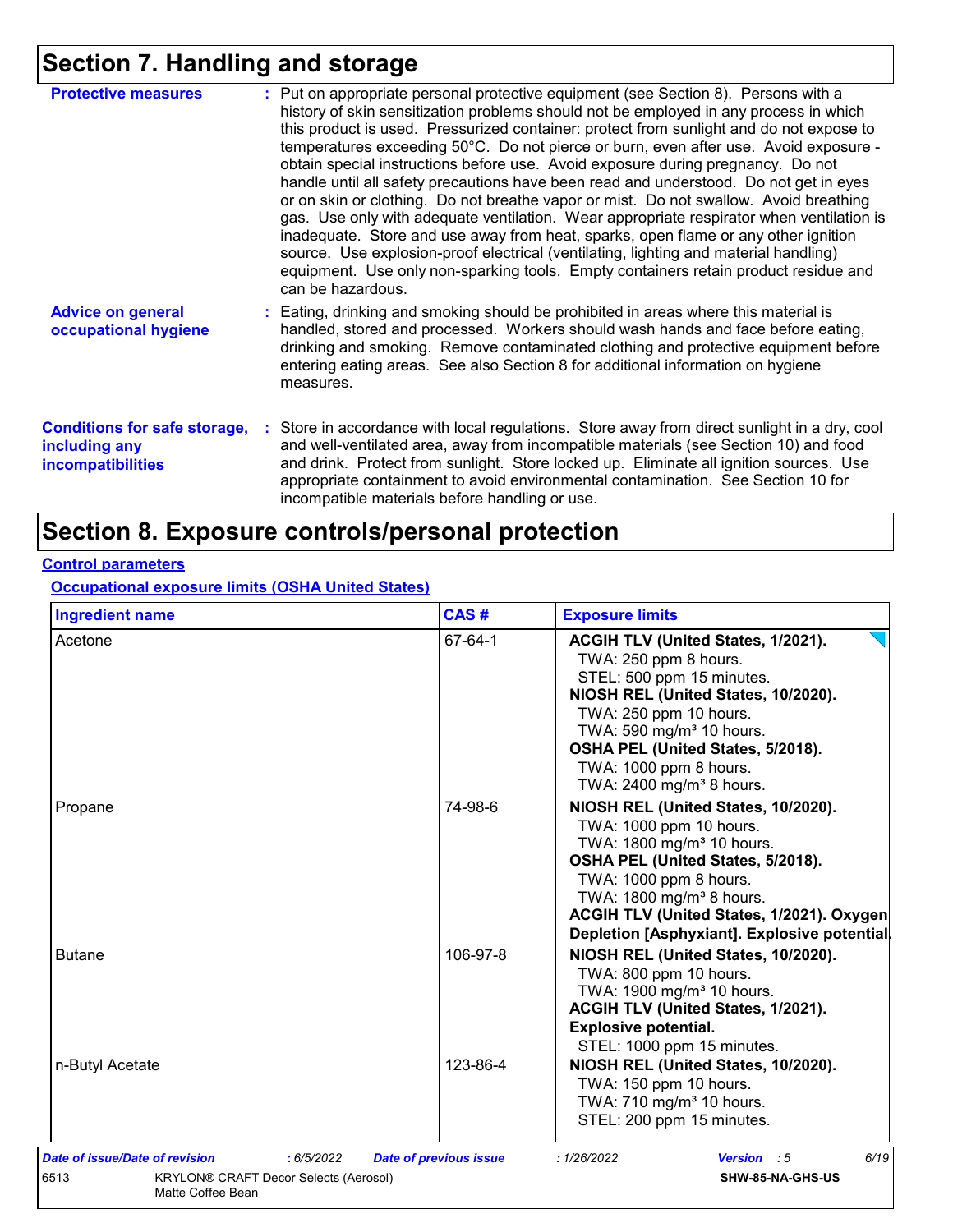|                                                               |                          | STEL: 950 mg/m <sup>3</sup> 15 minutes.<br>OSHA PEL (United States, 5/2018).<br>TWA: 150 ppm 8 hours.<br>TWA: 710 mg/m <sup>3</sup> 8 hours.<br>ACGIH TLV (United States, 1/2021).<br>STEL: 150 ppm 15 minutes.<br>TWA: 50 ppm 8 hours.                                                                                                                            |
|---------------------------------------------------------------|--------------------------|--------------------------------------------------------------------------------------------------------------------------------------------------------------------------------------------------------------------------------------------------------------------------------------------------------------------------------------------------------------------|
| 2-Propoxyethanol<br>Amorphous Precipitated Silica             | 2807-30-9<br>112926-00-8 | None.<br>NIOSH REL (United States, 10/2020).                                                                                                                                                                                                                                                                                                                       |
|                                                               |                          | TWA: 6 mg/m $3$ 10 hours.                                                                                                                                                                                                                                                                                                                                          |
| Zirconium 2-Ethylhexanoate                                    | 22464-99-9               | ACGIH TLV (United States, 1/2021).<br>TWA: $5 \text{ mg/m}^3$ , (as Zr) 8 hours.<br>STEL: 10 mg/m <sup>3</sup> , (as Zr) 15 minutes.<br>NIOSH REL (United States, 10/2020).<br>TWA: $5 \text{ mg/m}^3$ , (as Zr) 10 hours.<br>STEL: 10 mg/m <sup>3</sup> , (as Zr) 15 minutes.<br>OSHA PEL (United States, 5/2018).<br>TWA: 5 mg/m <sup>3</sup> , (as Zr) 8 hours. |
| Carbon Black                                                  | 1333-86-4                | ACGIH TLV (United States, 1/2021).<br>TWA: 3 mg/m <sup>3</sup> 8 hours. Form: Inhalable<br>fraction<br>NIOSH REL (United States, 10/2020).<br>TWA: 3.5 mg/m <sup>3</sup> 10 hours.<br>TWA: 0.1 mg of PAHs/cm <sup>3</sup> 10 hours.<br>OSHA PEL (United States, 5/2018).<br>TWA: $3.5 \text{ mg/m}^3$ 8 hours.                                                     |
| <b>Light Aromatic Hydrocarbons</b><br>Cobalt 2-Ethylhexanoate | 64742-95-6<br>136-52-7   | None.<br>ACGIH TLV (United States, 1/2021). Skin<br>sensitizer. Inhalation sensitizer.<br>TWA: 0.02 mg/m <sup>3</sup> , (as Co) 8 hours.                                                                                                                                                                                                                           |
| Methyl Ethyl Ketoxime                                         | 96-29-7                  | OARS WEEL (United States, 1/2021). Skin<br>sensitizer.<br>TWA: 10 ppm 8 hours.                                                                                                                                                                                                                                                                                     |
| Hydrotreated Heavy Petroleum Naphtha                          | 64742-48-9               | None.                                                                                                                                                                                                                                                                                                                                                              |

#### **Occupational exposure limits (Canada)**

| <b>Ingredient name</b>                                             |            | CAS#                          | <b>Exposure limits</b>                                                                                                                                                                                                                                                                                                                                                                                                                                                                                                                                                                                                                                                                                            |
|--------------------------------------------------------------------|------------|-------------------------------|-------------------------------------------------------------------------------------------------------------------------------------------------------------------------------------------------------------------------------------------------------------------------------------------------------------------------------------------------------------------------------------------------------------------------------------------------------------------------------------------------------------------------------------------------------------------------------------------------------------------------------------------------------------------------------------------------------------------|
| acetone                                                            |            | 67-64-1                       | CA Alberta Provincial (Canada, 6/2018).<br>8 hrs OEL: 1200 mg/m <sup>3</sup> 8 hours.<br>15 min OEL: 1800 mg/m <sup>3</sup> 15 minutes.<br>8 hrs OEL: 500 ppm 8 hours.<br>15 min OEL: 750 ppm 15 minutes.<br><b>CA British Columbia Provincial (Canada,</b><br>$6/2021$ ).<br>TWA: 250 ppm 8 hours.<br>STEL: 500 ppm 15 minutes.<br>CA Ontario Provincial (Canada, 6/2019).<br>TWA: 250 ppm 8 hours.<br>STEL: 500 ppm 15 minutes.<br>CA Quebec Provincial (Canada, 6/2021).<br>TWAEV: 500 ppm 8 hours.<br>TWAEV: 1190 mg/m <sup>3</sup> 8 hours.<br>STEV: 1000 ppm 15 minutes.<br>STEV: 2380 mg/m <sup>3</sup> 15 minutes.<br><b>CA Saskatchewan Provincial (Canada,</b><br>7/2013).<br>STEL: 750 ppm 15 minutes. |
| Date of issue/Date of revision                                     | : 6/5/2022 | <b>Date of previous issue</b> | 7/19<br>: 1/26/2022<br>Version : 5                                                                                                                                                                                                                                                                                                                                                                                                                                                                                                                                                                                                                                                                                |
| 6513<br>KRYLON® CRAFT Decor Selects (Aerosol)<br>Matte Coffee Bean |            | SHW-85-NA-GHS-US              |                                                                                                                                                                                                                                                                                                                                                                                                                                                                                                                                                                                                                                                                                                                   |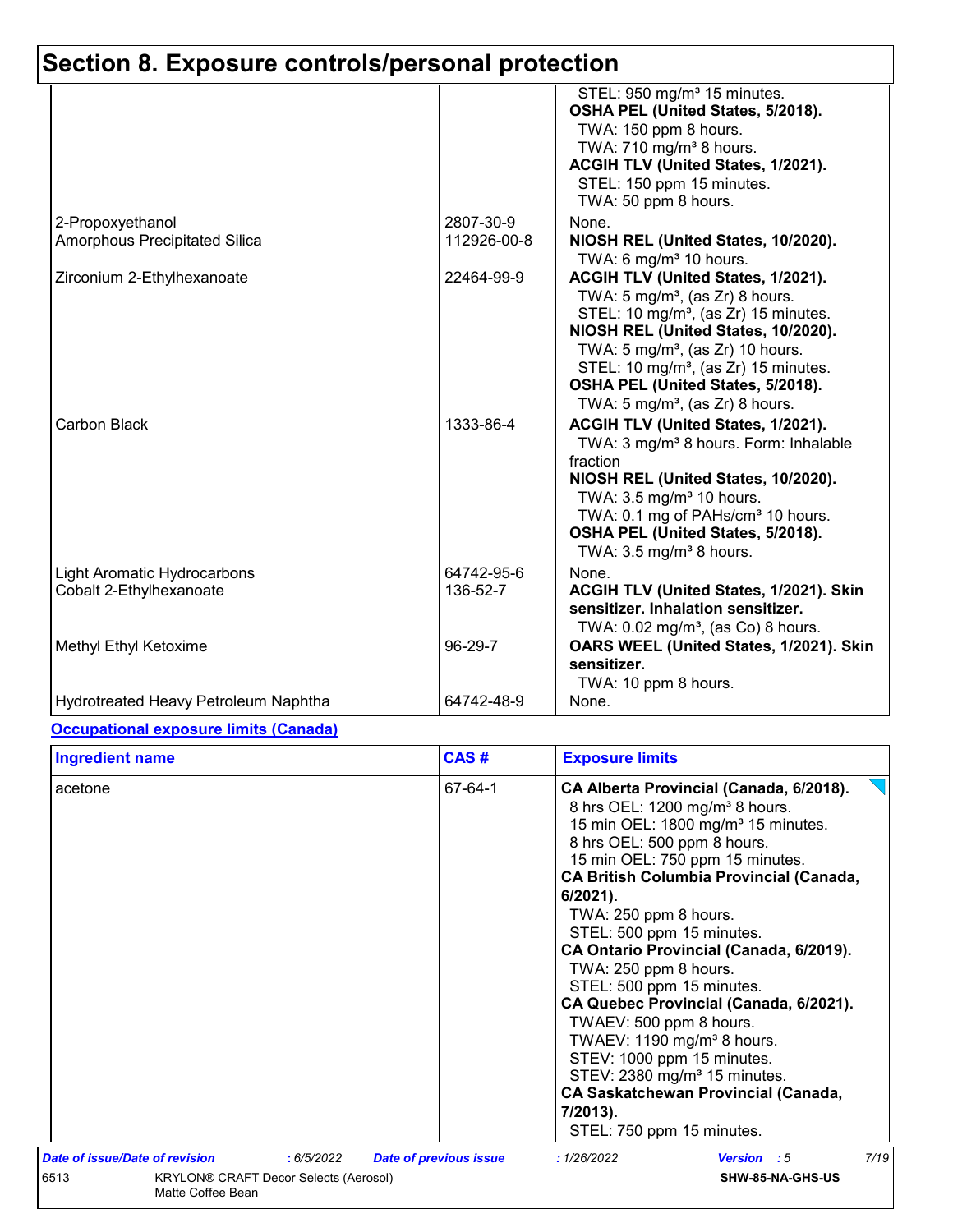|                            |            | TWA: 500 ppm 8 hours.                                                                                                                                                                                                                                                                                                                                                                                                                                                                                                                                                                                                                       |
|----------------------------|------------|---------------------------------------------------------------------------------------------------------------------------------------------------------------------------------------------------------------------------------------------------------------------------------------------------------------------------------------------------------------------------------------------------------------------------------------------------------------------------------------------------------------------------------------------------------------------------------------------------------------------------------------------|
| Normal propane             | 74-98-6    | CA Alberta Provincial (Canada, 6/2018).<br>8 hrs OEL: 1000 ppm 8 hours.<br>CA Quebec Provincial (Canada, 6/2021).<br>TWAEV: 1000 ppm 8 hours.<br>TWAEV: 1800 mg/m <sup>3</sup> 8 hours.<br><b>CA Saskatchewan Provincial (Canada,</b><br>7/2013).<br>STEL: 1250 ppm 15 minutes.<br>TWA: 1000 ppm 8 hours.<br><b>CA British Columbia Provincial (Canada,</b><br>6/2021). Oxygen Depletion [Asphyxiant].<br><b>Explosive potential.</b><br>CA Ontario Provincial (Canada, 6/2019).                                                                                                                                                            |
|                            |            | <b>Oxygen Depletion [Asphyxiant]. Explosive</b><br>potential.                                                                                                                                                                                                                                                                                                                                                                                                                                                                                                                                                                               |
| <b>Butane</b>              | 106-97-8   | CA Alberta Provincial (Canada, 6/2018).<br>8 hrs OEL: 1000 ppm 8 hours.<br>CA Quebec Provincial (Canada, 6/2021).<br>TWAEV: 800 ppm 8 hours.<br>TWAEV: 1900 mg/m <sup>3</sup> 8 hours.<br><b>CA Saskatchewan Provincial (Canada,</b><br>7/2013).<br>STEL: 1250 ppm 15 minutes.<br>TWA: 1000 ppm 8 hours.<br><b>CA British Columbia Provincial (Canada,</b><br>6/2021). Explosive potential.<br>STEL: 1000 ppm 15 minutes.<br>CA Ontario Provincial (Canada, 6/2019).<br><b>Explosive potential.</b><br>STEL: 1000 ppm 15 minutes.                                                                                                           |
| n-butyl acetate            | 123-86-4   | CA Alberta Provincial (Canada, 6/2018).<br>15 min OEL: 200 ppm 15 minutes.<br>15 min OEL: 950 mg/m <sup>3</sup> 15 minutes.<br>8 hrs OEL: 150 ppm 8 hours.<br>8 hrs OEL: 713 mg/m <sup>3</sup> 8 hours.<br><b>CA Saskatchewan Provincial (Canada,</b><br>7/2013).<br>STEL: 200 ppm 15 minutes.<br>TWA: 150 ppm 8 hours.<br>CA Ontario Provincial (Canada, 6/2019).<br>STEL: 150 ppm 15 minutes.<br>TWA: 50 ppm 8 hours.<br><b>CA British Columbia Provincial (Canada,</b><br>6/2021).<br>STEL: 150 ppm 15 minutes.<br>TWA: 50 ppm 8 hours.<br>CA Quebec Provincial (Canada, 6/2021).<br>STEV: 150 ppm 15 minutes.<br>TWAEV: 50 ppm 8 hours. |
| 2-Propoxyethanol           | 2807-30-9  | CA Ontario Provincial (Canada, 6/2019).<br>Absorbed through skin.<br>TWA: 110 mg/m <sup>3</sup> 8 hours.                                                                                                                                                                                                                                                                                                                                                                                                                                                                                                                                    |
| Zirconium 2-Ethylhexanoate | 22464-99-9 | TWA: 25 ppm 8 hours.<br>CA Alberta Provincial (Canada, 6/2018).                                                                                                                                                                                                                                                                                                                                                                                                                                                                                                                                                                             |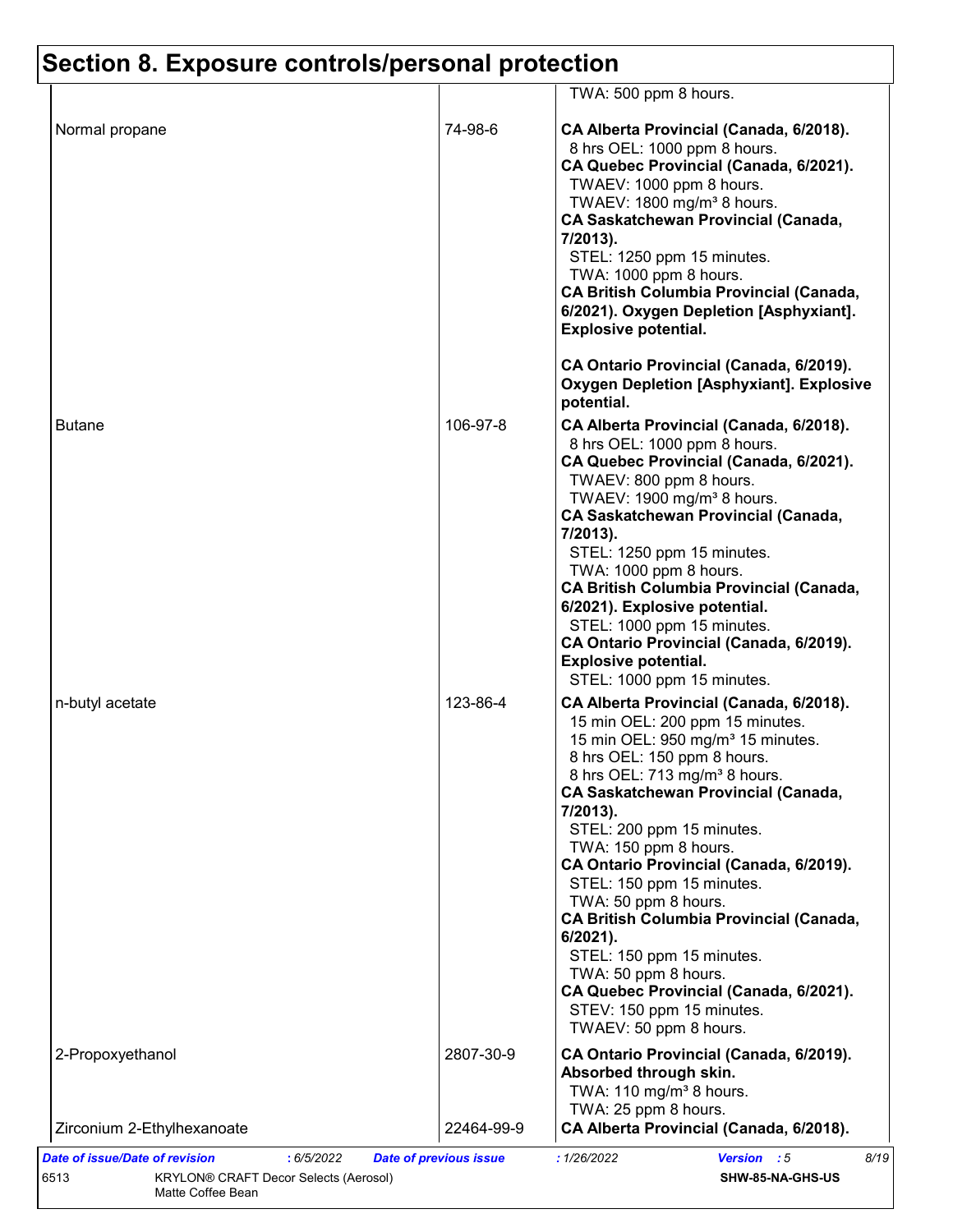|                         |           | 8 hrs OEL: 5 mg/m <sup>3</sup> , (as Zr) 8 hours.<br>15 min OEL: 10 mg/m <sup>3</sup> , (as Zr) 15 minutes.<br><b>CA British Columbia Provincial (Canada,</b><br>6/2021).<br>TWA: $5 \text{ mg/m}^3$ , (as Zr) 8 hours.<br>STEL: 10 mg/m <sup>3</sup> , (as Zr) 15 minutes.<br>CA Quebec Provincial (Canada, 6/2021).<br>TWAEV: 5 mg/m <sup>3</sup> , (as $Zr$ ) 8 hours.<br>STEV: 10 mg/m <sup>3</sup> , (as Zr) 15 minutes.<br>CA Ontario Provincial (Canada, 6/2019).<br>STEL: 10 mg/m <sup>3</sup> , (as Zr) 15 minutes.<br>TWA: $5 \text{ mg/m}^3$ , (as Zr) 8 hours.       |
|-------------------------|-----------|----------------------------------------------------------------------------------------------------------------------------------------------------------------------------------------------------------------------------------------------------------------------------------------------------------------------------------------------------------------------------------------------------------------------------------------------------------------------------------------------------------------------------------------------------------------------------------|
| Carbon black            | 1333-86-4 | <b>CA British Columbia Provincial (Canada,</b><br>6/2021).<br>TWA: 3 mg/m <sup>3</sup> 8 hours. Form: Inhalable<br>CA Ontario Provincial (Canada, 6/2019).<br>TWA: 3 mg/m <sup>3</sup> 8 hours. Form: Inhalable<br>particulate matter.<br>CA Quebec Provincial (Canada, 6/2021).<br>TWAEV: 3 mg/m <sup>3</sup> 8 hours. Form: inhalable<br>dust<br>CA Alberta Provincial (Canada, 6/2018).<br>8 hrs OEL: 3.5 mg/m <sup>3</sup> 8 hours.<br><b>CA Saskatchewan Provincial (Canada,</b><br>7/2013).<br>STEL: 7 mg/m <sup>3</sup> 15 minutes.<br>TWA: $3.5 \text{ mg/m}^3$ 8 hours. |
| Cobalt 2-Ethylhexanoate | 136-52-7  | <b>CA British Columbia Provincial (Canada,</b><br>6/2021). Skin sensitizer. Inhalation<br>sensitizer.<br>TWA: 0.02 mg/m <sup>3</sup> , (as Co, Total) 8 hours.<br>CA Quebec Provincial (Canada, 6/2021).<br>Skin sensitizer.<br>TWAEV: 0.02 mg/m <sup>3</sup> , (as Co) 8 hours.<br>CA Ontario Provincial (Canada, 6/2019).<br>TWA: $0.02$ mg/m <sup>3</sup> , (as Co) 8 hours.<br><b>CA Saskatchewan Provincial (Canada,</b><br>$7/2013$ ).<br>STEL: 0.06 mg/m <sup>3</sup> , (measured as Co) 15<br>minutes.<br>TWA: 0.02 mg/m <sup>3</sup> , (measured as Co) 8<br>hours.     |
| Methyl Ethyl Ketoxime   | 96-29-7   | OARS WEEL (United States, 1/2021). Skin<br>sensitizer.<br>TWA: 10 ppm 8 hours.                                                                                                                                                                                                                                                                                                                                                                                                                                                                                                   |

#### **Occupational exposure limits (Mexico)**

|                                                                           | CAS#                          | <b>Exposure limits</b>                             |                                     |      |
|---------------------------------------------------------------------------|-------------------------------|----------------------------------------------------|-------------------------------------|------|
| Acetone                                                                   | 67-64-1                       | TWA: 500 ppm 8 hours.<br>STEL: 750 ppm 15 minutes. | NOM-010-STPS-2014 (Mexico, 4/2016). |      |
| Propane                                                                   | 74-98-6                       | TWA: 1000 ppm 8 hours.                             | NOM-010-STPS-2014 (Mexico, 4/2016). |      |
| <b>Butane</b>                                                             | 106-97-8                      | TWA: 1000 ppm 8 hours.                             | NOM-010-STPS-2014 (Mexico, 4/2016). |      |
| n-Butyl Acetate                                                           | 123-86-4                      |                                                    | NOM-010-STPS-2014 (Mexico, 4/2016). |      |
| Date of issue/Date of revision<br>:6/5/2022                               | <b>Date of previous issue</b> | : 1/26/2022                                        | <b>Version</b> : 5                  | 9/19 |
| 6513<br><b>KRYLON® CRAFT Decor Selects (Aerosol)</b><br>Matte Coffee Bean |                               |                                                    | SHW-85-NA-GHS-US                    |      |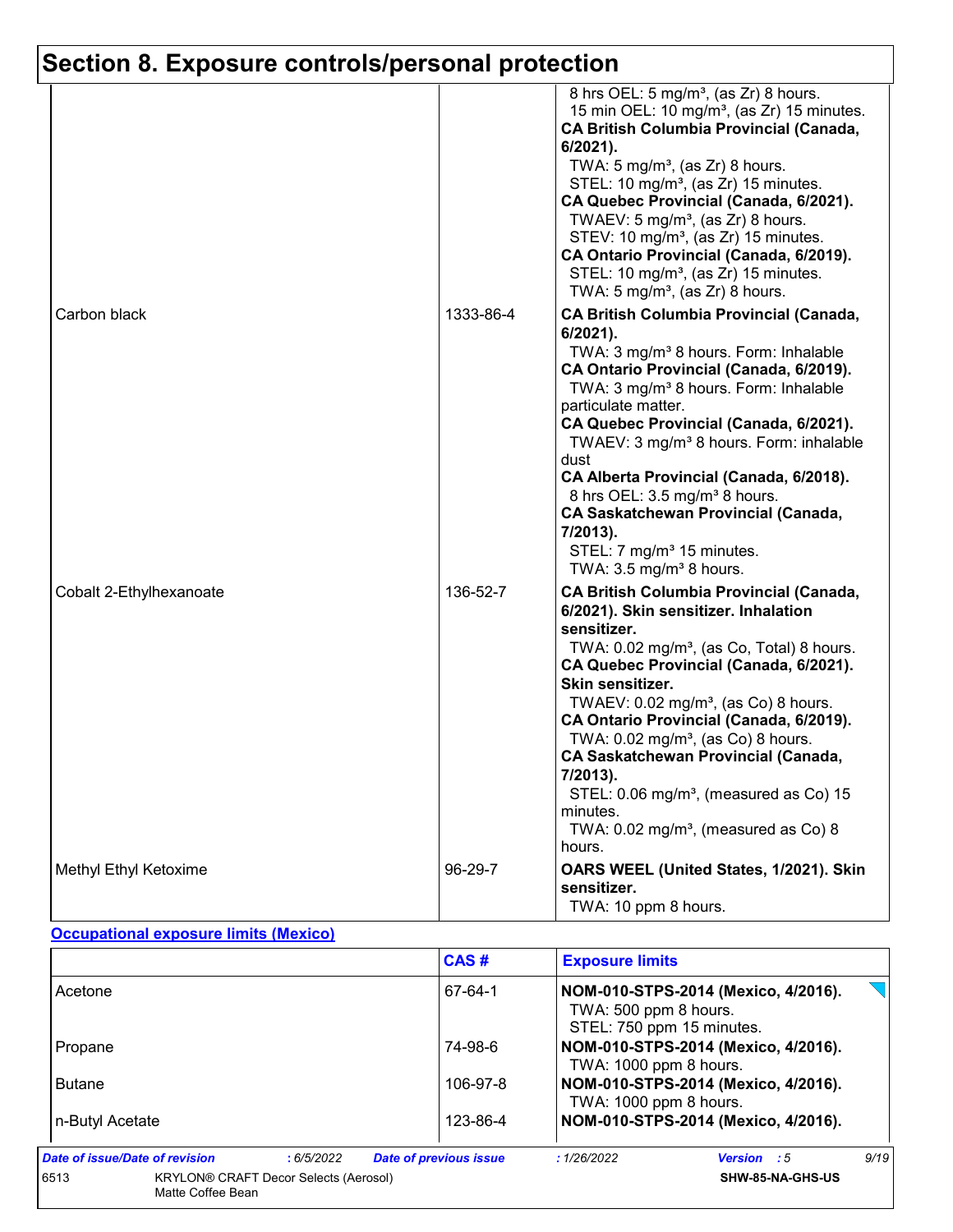| Section 8. Exposure controls/personal protection |                                                             |            |                                                                                                                                                                             |
|--------------------------------------------------|-------------------------------------------------------------|------------|-----------------------------------------------------------------------------------------------------------------------------------------------------------------------------|
|                                                  |                                                             |            | TWA: 150 ppm 8 hours.                                                                                                                                                       |
|                                                  |                                                             |            | STEL: 200 ppm 15 minutes.                                                                                                                                                   |
| Zirconium 2-Ethylhexanoate                       |                                                             | 22464-99-9 | NOM-010-STPS-2014 (Mexico, 4/2016).                                                                                                                                         |
|                                                  |                                                             |            | TWA: $5 \text{ mg/m}^3$ , (as Zr) 8 hours.                                                                                                                                  |
|                                                  |                                                             |            | STEL: 10 mg/m <sup>3</sup> , (as Zr) 15 minutes.                                                                                                                            |
| Cobalt 2-Ethylhexanoate                          |                                                             | 136-52-7   | NOM-010-STPS-2014 (Mexico, 4/2016).                                                                                                                                         |
|                                                  |                                                             |            | TWA: 0.02 mg/m <sup>3</sup> , (as Co) 8 hours.                                                                                                                              |
|                                                  |                                                             |            |                                                                                                                                                                             |
| <b>Appropriate engineering</b>                   |                                                             |            | Use only with adequate ventilation. Use process enclosures, local exhaust ventilation or                                                                                    |
| controls                                         |                                                             |            | other engineering controls to keep worker exposure to airborne contaminants below any                                                                                       |
|                                                  |                                                             |            | recommended or statutory limits. The engineering controls also need to keep gas,                                                                                            |
|                                                  |                                                             |            | vapor or dust concentrations below any lower explosive limits. Use explosion-proof                                                                                          |
|                                                  | ventilation equipment.                                      |            |                                                                                                                                                                             |
| <b>Environmental exposure</b>                    |                                                             |            | Emissions from ventilation or work process equipment should be checked to ensure                                                                                            |
| controls                                         |                                                             |            | they comply with the requirements of environmental protection legislation. In some                                                                                          |
|                                                  |                                                             |            | cases, fume scrubbers, filters or engineering modifications to the process equipment                                                                                        |
|                                                  | will be necessary to reduce emissions to acceptable levels. |            |                                                                                                                                                                             |
| <b>Individual protection measures</b>            |                                                             |            |                                                                                                                                                                             |
| <b>Hygiene measures</b>                          |                                                             |            | : Wash hands, forearms and face thoroughly after handling chemical products, before                                                                                         |
|                                                  |                                                             |            | eating, smoking and using the lavatory and at the end of the working period.                                                                                                |
|                                                  |                                                             |            | Appropriate techniques should be used to remove potentially contaminated clothing.                                                                                          |
|                                                  |                                                             |            | Contaminated work clothing should not be allowed out of the workplace. Wash                                                                                                 |
|                                                  | showers are close to the workstation location.              |            | contaminated clothing before reusing. Ensure that eyewash stations and safety                                                                                               |
|                                                  |                                                             |            |                                                                                                                                                                             |
| <b>Eye/face protection</b>                       |                                                             |            | Safety eyewear complying with an approved standard should be used when a risk                                                                                               |
|                                                  |                                                             |            | assessment indicates this is necessary to avoid exposure to liquid splashes, mists,                                                                                         |
|                                                  |                                                             |            | gases or dusts. If contact is possible, the following protection should be worn, unless<br>the assessment indicates a higher degree of protection: chemical splash goggles. |
| <b>Skin protection</b>                           |                                                             |            |                                                                                                                                                                             |
| <b>Hand protection</b>                           |                                                             |            | : Chemical-resistant, impervious gloves complying with an approved standard should be                                                                                       |
|                                                  |                                                             |            | worn at all times when handling chemical products if a risk assessment indicates this is                                                                                    |
|                                                  |                                                             |            | necessary. Considering the parameters specified by the glove manufacturer, check                                                                                            |
|                                                  |                                                             |            | during use that the gloves are still retaining their protective properties. It should be                                                                                    |
|                                                  |                                                             |            | noted that the time to breakthrough for any glove material may be different for different                                                                                   |
|                                                  |                                                             |            | glove manufacturers. In the case of mixtures, consisting of several substances, the                                                                                         |
|                                                  |                                                             |            | protection time of the gloves cannot be accurately estimated.                                                                                                               |
| <b>Body protection</b>                           |                                                             |            | Personal protective equipment for the body should be selected based on the task being                                                                                       |
|                                                  |                                                             |            | performed and the risks involved and should be approved by a specialist before                                                                                              |
|                                                  |                                                             |            | handling this product. When there is a risk of ignition from static electricity, wear anti-                                                                                 |
|                                                  |                                                             |            | static protective clothing. For the greatest protection from static discharges, clothing                                                                                    |
|                                                  | should include anti-static overalls, boots and gloves.      |            |                                                                                                                                                                             |
| <b>Other skin protection</b>                     |                                                             |            | : Appropriate footwear and any additional skin protection measures should be selected                                                                                       |
|                                                  |                                                             |            | based on the task being performed and the risks involved and should be approved by a                                                                                        |
|                                                  | specialist before handling this product.                    |            |                                                                                                                                                                             |
| <b>Respiratory protection</b>                    |                                                             |            | Based on the hazard and potential for exposure, select a respirator that meets the                                                                                          |
|                                                  |                                                             |            | appropriate standard or certification. Respirators must be used according to a                                                                                              |
|                                                  |                                                             |            | respiratory protection program to ensure proper fitting, training, and other important                                                                                      |
|                                                  | aspects of use.                                             |            |                                                                                                                                                                             |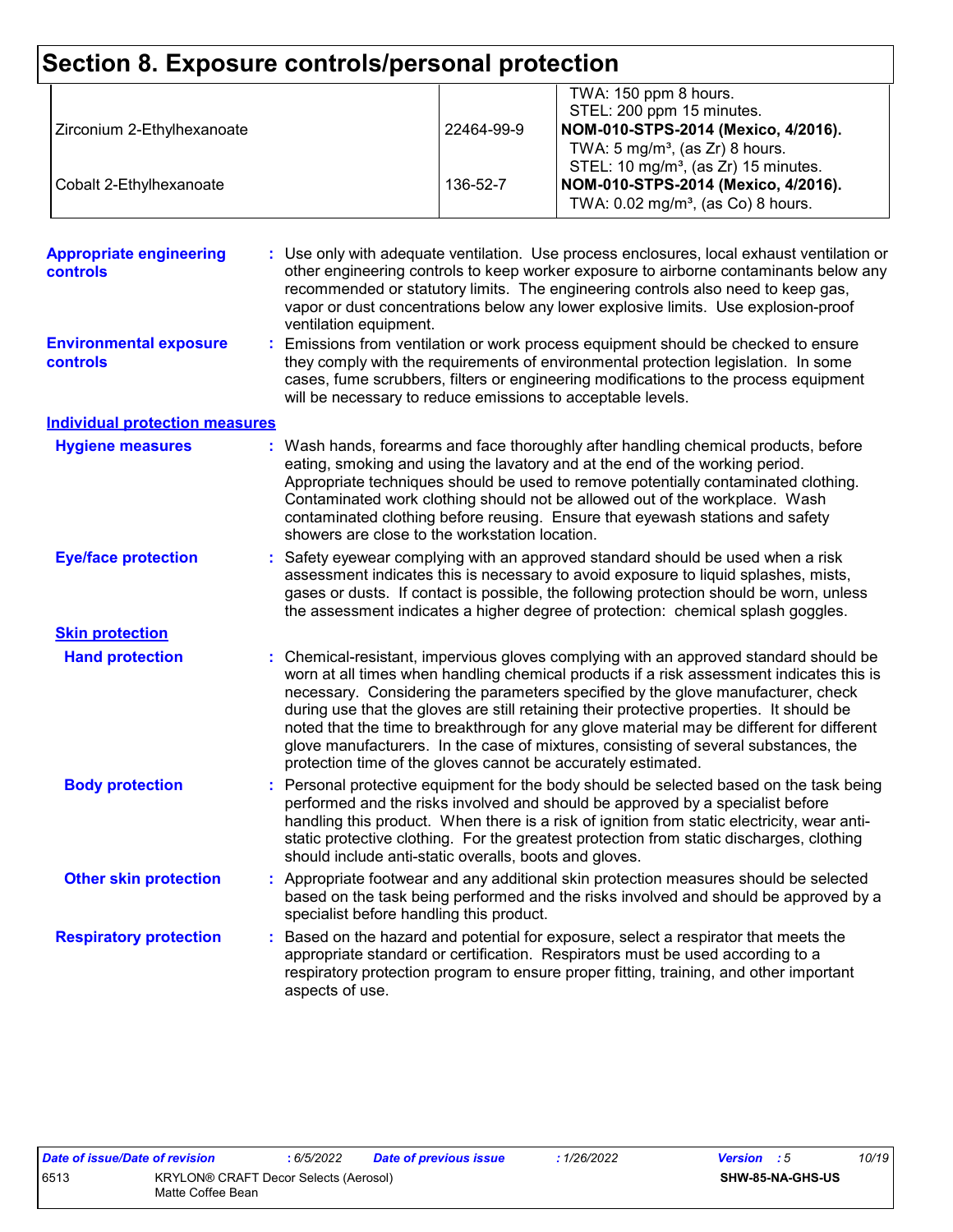# **Section 9. Physical and chemical properties**

The conditions of measurement of all properties are at standard temperature and pressure unless otherwise indicated.

| <b>Appearance</b>                                                 |    |                                                                                 |
|-------------------------------------------------------------------|----|---------------------------------------------------------------------------------|
| <b>Physical state</b>                                             |    | $:$ Liquid.                                                                     |
| <b>Color</b>                                                      |    | Not available.                                                                  |
| <b>Odor</b>                                                       |    | Not available.                                                                  |
| <b>Odor threshold</b>                                             |    | Not available.                                                                  |
| pH                                                                |    | Not applicable.                                                                 |
| <b>Melting point/freezing point</b>                               |    | : Not available.                                                                |
| <b>Boiling point, initial boiling</b><br>point, and boiling range |    | : Not available.                                                                |
| <b>Flash point</b>                                                |    | : Closed cup: -29 $^{\circ}$ C (-20.2 $^{\circ}$ F) [Pensky-Martens Closed Cup] |
| <b>Evaporation rate</b>                                           |    | 5.6 (butyl acetate = $1$ )                                                      |
| <b>Flammability</b>                                               |    | Not available.                                                                  |
| Lower and upper explosion<br>limit/flammability limit             |    | : Lower: 1.26%<br>Upper: 15.8%                                                  |
| <b>Vapor pressure</b>                                             |    | : $101.3$ kPa (760 mm Hg)                                                       |
| <b>Relative vapor density</b>                                     |    | : $1.55$ [Air = 1]                                                              |
| <b>Relative density</b>                                           |    | : 0.75                                                                          |
| <b>Solubility</b>                                                 |    | Not available.                                                                  |
| <b>Partition coefficient: n-</b><br>octanol/water                 |    | : Not applicable.                                                               |
| <b>Auto-ignition temperature</b>                                  |    | : Not available.                                                                |
| <b>Decomposition temperature</b>                                  | ÷. | Not available.                                                                  |
| <b>Viscosity</b>                                                  |    | Kinematic (40°C (104°F)): <20.5 mm <sup>2</sup> /s (<20.5 cSt)                  |
| <b>Molecular weight</b>                                           |    | Not applicable.                                                                 |
| <b>Aerosol product</b>                                            |    |                                                                                 |
| <b>Type of aerosol</b>                                            |    | : Spray                                                                         |
| <b>Heat of combustion</b>                                         |    | $: 27.344$ kJ/g                                                                 |

# **Section 10. Stability and reactivity**

| <b>Reactivity</b>                                   | : No specific test data related to reactivity available for this product or its ingredients.              |
|-----------------------------------------------------|-----------------------------------------------------------------------------------------------------------|
| <b>Chemical stability</b>                           | : The product is stable.                                                                                  |
| <b>Possibility of hazardous</b><br><b>reactions</b> | : Under normal conditions of storage and use, hazardous reactions will not occur.                         |
| <b>Conditions to avoid</b>                          | : Avoid all possible sources of ignition (spark or flame).                                                |
| <b>Incompatible materials</b>                       | : No specific data.                                                                                       |
| <b>Hazardous decomposition</b><br>products          | : Under normal conditions of storage and use, hazardous decomposition products should<br>not be produced. |

| Date of issue/Date of revision |                                                            | : 6/5/2022 | <b>Date of previous issue</b> | : 1/26/2022 | <b>Version</b> : 5 |                  | 11/19 |
|--------------------------------|------------------------------------------------------------|------------|-------------------------------|-------------|--------------------|------------------|-------|
| 6513                           | KRYLON® CRAFT Decor Selects (Aerosol)<br>Matte Coffee Bean |            |                               |             |                    | SHW-85-NA-GHS-US |       |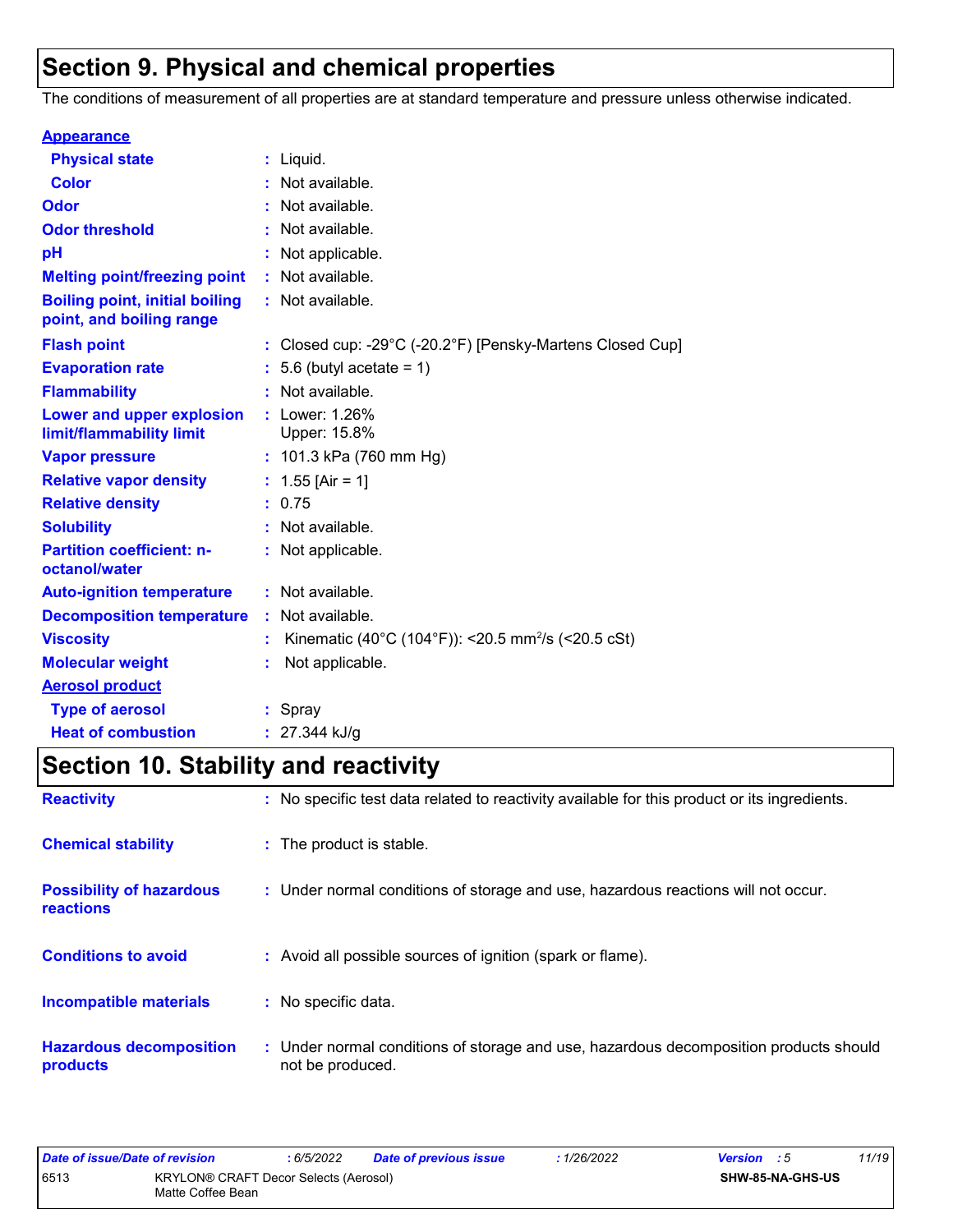#### **Information on toxicological effects**

#### **Acute toxicity**

| <b>Product/ingredient name</b> | <b>Result</b>                | <b>Species</b> | <b>Dose</b>              | <b>Exposure</b> |
|--------------------------------|------------------------------|----------------|--------------------------|-----------------|
| Acetone                        | LD50 Oral                    | Rat            | 5800 mg/kg               |                 |
| <b>Butane</b>                  | <b>LC50 Inhalation Vapor</b> | Rat            | 658000 mg/m <sup>3</sup> | 4 hours         |
| n-Butyl Acetate                | LD50 Dermal                  | Rabbit         | >17600 mg/kg             |                 |
|                                | LD50 Oral                    | Rat            | 10768 mg/kg              |                 |
| 2-Propoxyethanol               | LD50 Oral                    | Rat            | 3089 mg/kg               |                 |
| Zirconium 2-Ethylhexanoate     | LD50 Dermal                  | Rabbit         | $>5$ g/kg                |                 |
|                                | LD50 Oral                    | Rat            | $>5$ g/kg                |                 |
| Carbon Black                   | LD50 Oral                    | Rat            | >15400 mg/kg             |                 |
| Light Aromatic Hydrocarbons    | ILD50 Oral                   | Rat            | 8400 mg/kg               |                 |
| Cobalt 2-Ethylhexanoate        | LD50 Dermal                  | Rabbit         | $>5$ g/kg                |                 |
|                                | LD50 Oral                    | Rat            | 1.22 g/kg                |                 |
| Methyl Ethyl Ketoxime          | LD50 Oral                    | Rat            | 930 mg/kg                |                 |
| <b>Hydrotreated Heavy</b>      | <b>LC50 Inhalation Vapor</b> | Rat            | 8500 mg/m <sup>3</sup>   | 4 hours         |
| Petroleum Naphtha              |                              |                |                          |                 |
|                                | LD50 Oral                    | Rat            | $>6$ g/kg                |                 |

#### **Irritation/Corrosion**

| <b>Product/ingredient name</b> | <b>Result</b>            | <b>Species</b> | <b>Score</b> | <b>Exposure</b>  | <b>Observation</b> |
|--------------------------------|--------------------------|----------------|--------------|------------------|--------------------|
| Acetone                        | Eyes - Mild irritant     | Human          |              | 186300 ppm       | ٠                  |
|                                | Eyes - Mild irritant     | Rabbit         |              | $10$ uL          |                    |
|                                | Eyes - Moderate irritant | Rabbit         |              | 24 hours 20      | $\blacksquare$     |
|                                |                          |                |              | mg               |                    |
|                                | Eyes - Severe irritant   | Rabbit         |              | $20 \, mg$       |                    |
|                                | Skin - Mild irritant     | Rabbit         |              | 24 hours 500     |                    |
|                                |                          |                |              | mg               |                    |
|                                | Skin - Mild irritant     | Rabbit         |              | 395 mg           |                    |
| n-Butyl Acetate                | Eyes - Moderate irritant | Rabbit         |              | $100$ mg         |                    |
|                                | Skin - Moderate irritant | Rabbit         |              | 24 hours 500     |                    |
|                                |                          |                |              | mg               |                    |
| 2-Propoxyethanol               | Eyes - Severe irritant   | Rabbit         |              | 24 hours 750     |                    |
|                                |                          |                |              | ug               |                    |
|                                | Eyes - Severe irritant   | Rabbit         |              | $100$ mg         |                    |
|                                | Skin - Mild irritant     | Guinea pig     |              | $500 \text{ mg}$ |                    |
|                                | Skin - Mild irritant     | Rabbit         |              | 24 hours 500     |                    |
|                                |                          |                |              | mg               |                    |
| Light Aromatic Hydrocarbons    | Eyes - Mild irritant     | Rabbit         |              | 24 hours 100     |                    |
|                                |                          |                |              | uL               |                    |
| Methyl Ethyl Ketoxime          | Eyes - Severe irritant   | Rabbit         |              | 100 uL           | $\blacksquare$     |

#### **Sensitization**

Not available.

#### **Mutagenicity**

Not available.

#### **Carcinogenicity**

Not available.

#### **Classification**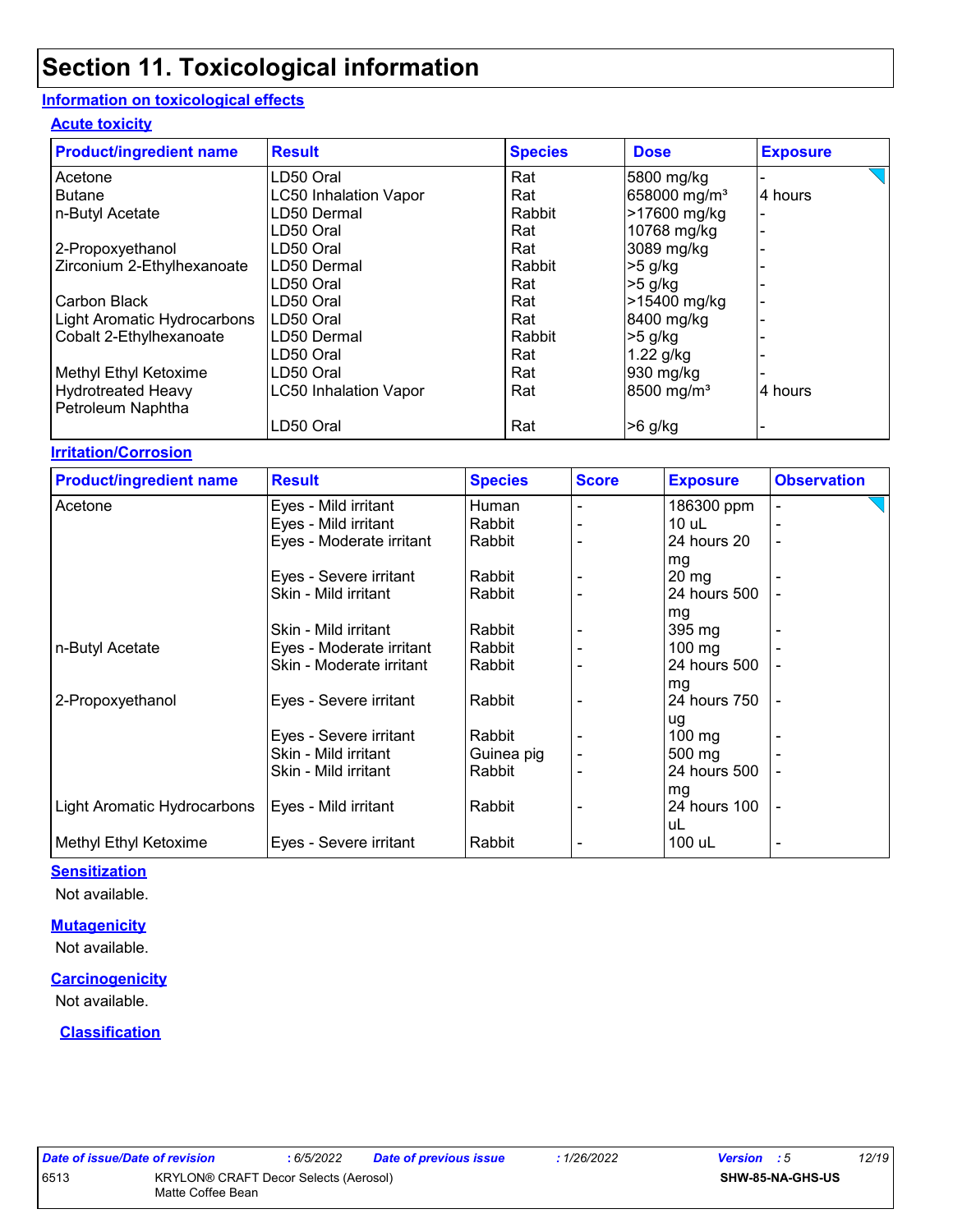| <b>Product/ingredient name</b>          | <b>OSHA</b> | <b>IARC</b> | <b>NTP</b>                                       |  |
|-----------------------------------------|-------------|-------------|--------------------------------------------------|--|
| Amorphous Precipitated<br>Silica        |             |             |                                                  |  |
| Carbon Black<br>Cobalt 2-Ethylhexanoate |             | 2B<br>2B    | Reasonably anticipated to be a human carcinogen. |  |

#### **Reproductive toxicity**

Not available.

#### **Teratogenicity**

Not available.

#### **Specific target organ toxicity (single exposure)**

| <b>Name</b>                          | <b>Category</b> | <b>Route of</b><br>exposure | <b>Target organs</b>            |
|--------------------------------------|-----------------|-----------------------------|---------------------------------|
| Acetone                              | Category 3      |                             | Respiratory tract<br>irritation |
|                                      | Category 3      |                             | Narcotic effects                |
| Propane                              | Category 3      |                             | Respiratory tract<br>irritation |
|                                      | Category 3      |                             | Narcotic effects                |
| <b>Butane</b>                        | Category 3      |                             | Respiratory tract<br>irritation |
|                                      | Category 3      |                             | Narcotic effects                |
| n-Butyl Acetate                      | Category 3      |                             | Narcotic effects                |
| 2-Propoxyethanol                     | Category 3      |                             | Respiratory tract<br>irritation |
|                                      | Category 3      |                             | Narcotic effects                |
| <b>Light Aromatic Hydrocarbons</b>   | Category 3      |                             | Respiratory tract<br>irritation |
|                                      | Category 3      |                             | Narcotic effects                |
| Methyl Ethyl Ketoxime                | Category 1      |                             | upper respiratory<br>tract      |
|                                      | Category 3      |                             | Narcotic effects                |
| Hydrotreated Heavy Petroleum Naphtha | Category 3      |                             | Respiratory tract<br>irritation |
|                                      | Category 3      |                             | Narcotic effects                |

#### **Specific target organ toxicity (repeated exposure)**

| <b>Name</b>                          | <b>Category</b> | <b>Route of</b><br>exposure | <b>Target organs</b> |
|--------------------------------------|-----------------|-----------------------------|----------------------|
| l Acetone                            | Category 2      |                             |                      |
| Propane                              | Category 2      | -                           |                      |
| Butane                               | Category 2      |                             |                      |
| 2-Propoxyethanol                     | Category 2      |                             |                      |
| <b>Light Aromatic Hydrocarbons</b>   | Category 2      |                             |                      |
| Methyl Ethyl Ketoxime                | Category 2      |                             | blood system         |
| Hydrotreated Heavy Petroleum Naphtha | Category 2      |                             |                      |

#### **Aspiration hazard**

| <b>Name</b>                          | <b>Result</b>                         |
|--------------------------------------|---------------------------------------|
| l Propane                            | <b>ASPIRATION HAZARD - Category 1</b> |
| l Butane                             | <b>ASPIRATION HAZARD - Category 1</b> |
| Light Aromatic Hydrocarbons          | <b>ASPIRATION HAZARD - Category 1</b> |
| Hydrotreated Heavy Petroleum Naphtha | <b>ASPIRATION HAZARD - Category 1</b> |

*Date of issue/Date of revision* **:** *6/5/2022 Date of previous issue : 1/26/2022 Version : 5 13/19* 6513 KRYLON® CRAFT Decor Selects (Aerosol) Matte Coffee Bean **SHW-85-NA-GHS-US**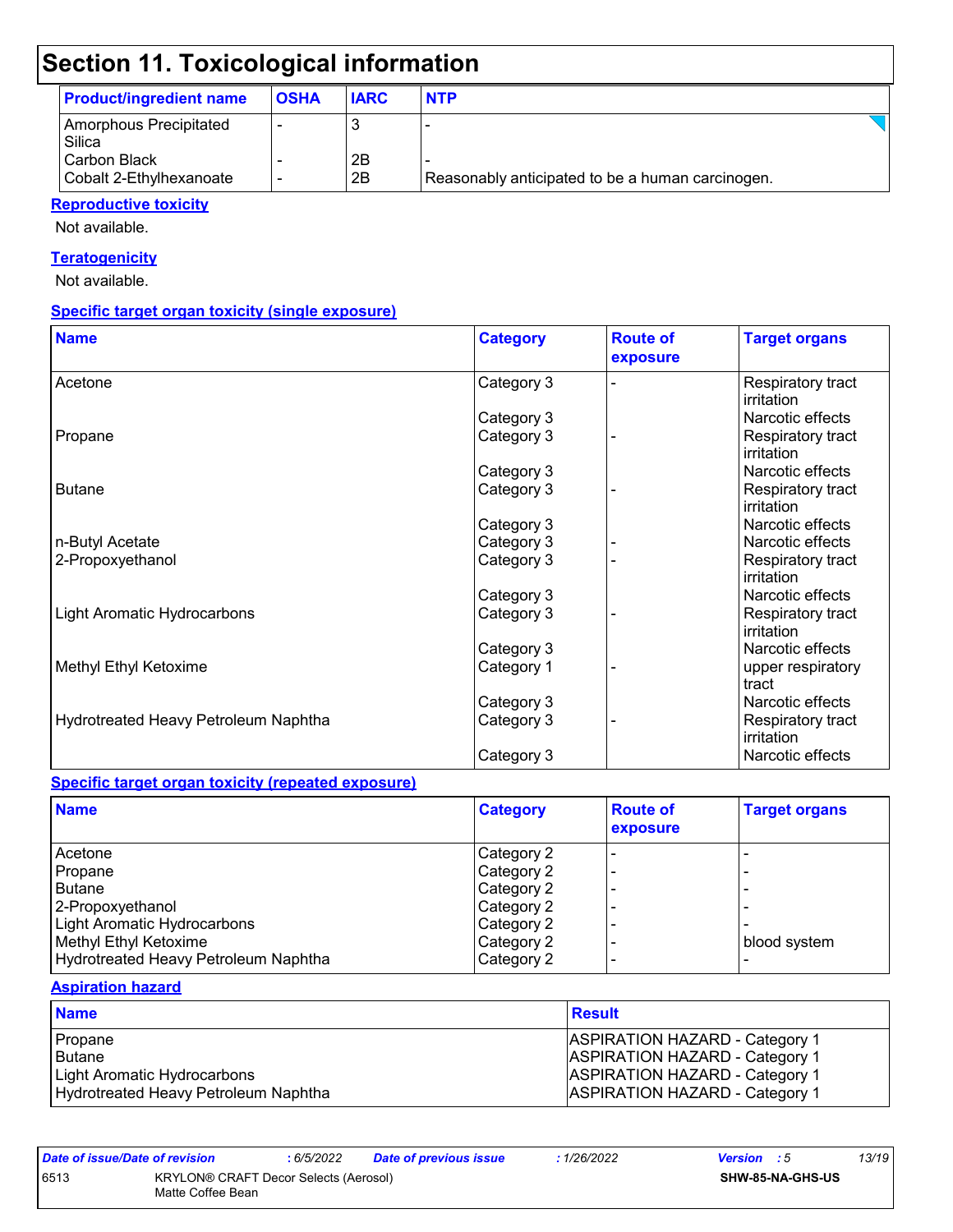| <b>Information on the likely</b><br>routes of exposure | : Not available.                                                                                                                                                                                                                                                      |
|--------------------------------------------------------|-----------------------------------------------------------------------------------------------------------------------------------------------------------------------------------------------------------------------------------------------------------------------|
| <b>Potential acute health effects</b>                  |                                                                                                                                                                                                                                                                       |
| <b>Eye contact</b>                                     | : Causes serious eye irritation.                                                                                                                                                                                                                                      |
| <b>Inhalation</b>                                      | Can cause central nervous system (CNS) depression. May cause drowsiness or<br>dizziness. May cause respiratory irritation.                                                                                                                                            |
| <b>Skin contact</b>                                    | : May cause an allergic skin reaction.                                                                                                                                                                                                                                |
| <b>Ingestion</b>                                       | Can cause central nervous system (CNS) depression. May be fatal if swallowed and<br>enters airways.                                                                                                                                                                   |
|                                                        | <b>Symptoms related to the physical, chemical and toxicological characteristics</b>                                                                                                                                                                                   |
| <b>Eye contact</b>                                     | : Adverse symptoms may include the following:<br>pain or irritation<br>watering<br>redness                                                                                                                                                                            |
| <b>Inhalation</b>                                      | Adverse symptoms may include the following:<br>respiratory tract irritation<br>coughing<br>nausea or vomiting<br>headache<br>drowsiness/fatigue<br>dizziness/vertigo<br>unconsciousness<br>reduced fetal weight<br>increase in fetal deaths<br>skeletal malformations |
| <b>Skin contact</b>                                    | : Adverse symptoms may include the following:<br>irritation<br>redness<br>reduced fetal weight<br>increase in fetal deaths<br>skeletal malformations                                                                                                                  |
| <b>Ingestion</b>                                       | Adverse symptoms may include the following:<br>nausea or vomiting<br>reduced fetal weight<br>increase in fetal deaths<br>skeletal malformations                                                                                                                       |
|                                                        | Delayed and immediate effects and also chronic effects from short and long term exposure                                                                                                                                                                              |
| <b>Short term exposure</b>                             |                                                                                                                                                                                                                                                                       |
| <b>Potential immediate</b><br>effects                  | : Not available.                                                                                                                                                                                                                                                      |
| <b>Potential delayed effects</b>                       | : Not available.                                                                                                                                                                                                                                                      |
| <b>Long term exposure</b>                              |                                                                                                                                                                                                                                                                       |
| <b>Potential immediate</b><br>effects                  | : Not available.                                                                                                                                                                                                                                                      |
| <b>Potential delayed effects</b>                       | : Not available.                                                                                                                                                                                                                                                      |
| <b>Potential chronic health effects</b>                |                                                                                                                                                                                                                                                                       |
| Not available.                                         |                                                                                                                                                                                                                                                                       |
| <b>General</b>                                         | May cause damage to organs through prolonged or repeated exposure. Once<br>sensitized, a severe allergic reaction may occur when subsequently exposed to very low<br>levels.                                                                                          |
| Date of issue/Date of revision                         | : 6/5/2022<br>: 1/26/2022<br>Version : 5<br>14/19<br><b>Date of previous issue</b>                                                                                                                                                                                    |
| 6513<br>Matte Coffee Bean                              | KRYLON® CRAFT Decor Selects (Aerosol)<br>SHW-85-NA-GHS-US                                                                                                                                                                                                             |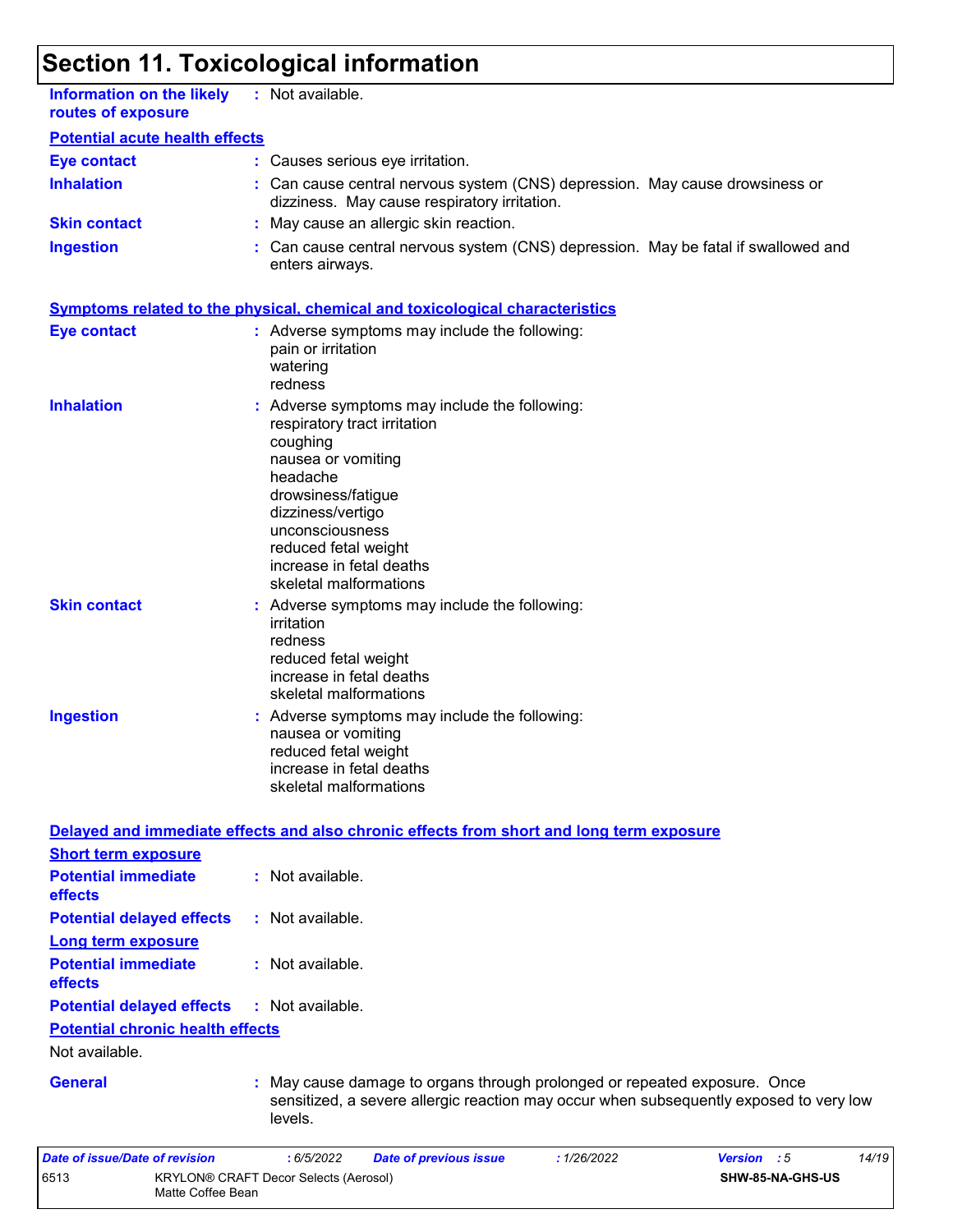| <b>Carcinogenicity</b>       | : Suspected of causing cancer. Risk of cancer depends on duration and level of<br>exposure. |
|------------------------------|---------------------------------------------------------------------------------------------|
| <b>Mutagenicity</b>          | : No known significant effects or critical hazards.                                         |
| <b>Teratogenicity</b>        | : Suspected of damaging the unborn child.                                                   |
| <b>Developmental effects</b> | : No known significant effects or critical hazards.                                         |
| <b>Fertility effects</b>     | May damage fertility.                                                                       |

#### **Numerical measures of toxicity**

#### **Acute toxicity estimates**

| <b>Route</b> | <b>ATE value</b> |
|--------------|------------------|
| Oral         | 71943.63 mg/kg   |
| Dermal       | 25619.29 mg/kg   |

# **Section 12. Ecological information**

| <b>Toxicity</b>                |                                                                      |                                                            |                      |
|--------------------------------|----------------------------------------------------------------------|------------------------------------------------------------|----------------------|
| <b>Product/ingredient name</b> | <b>Result</b>                                                        | <b>Species</b>                                             | <b>Exposure</b>      |
| Acetone                        | Acute EC50 7200000 µg/l Fresh water                                  | Algae - Selenastrum sp.                                    | 96 hours             |
|                                | Acute LC50 4.42589 ml/L Marine water                                 | l Crustaceans - Acartia tonsa -<br>l Copepodid             | 48 hours             |
|                                | Acute LC50 7460000 µg/l Fresh water                                  | Daphnia - Daphnia cucullata                                | 48 hours             |
|                                | Acute LC50 5600 ppm Fresh water                                      | l Fish - Poecilia reticulata                               | 96 hours             |
|                                | Chronic NOEC 4.95 mg/l Marine water                                  | Algae - Ulva pertusa                                       | 96 hours             |
|                                | Chronic NOEC 0.016 ml/L Fresh water                                  | Crustaceans - Daphniidae                                   | 21 days              |
|                                | Chronic NOEC 0.1 ml/L Fresh water                                    | Daphnia - Daphnia magna -<br><b>Neonate</b>                | 21 days              |
|                                | Chronic NOEC 5 µg/l Marine water                                     | Fish - Gasterosteus aculeatus -<br>Larvae                  | 42 days              |
| n-Butyl Acetate                | Acute LC50 32 mg/l Marine water<br>Acute LC50 18000 µg/l Fresh water | Crustaceans - Artemia salina<br>Fish - Pimephales promelas | 48 hours<br>96 hours |
| Methyl Ethyl Ketoxime          | Acute LC50 843000 µg/l Fresh water                                   | <b>Fish - Pimephales promelas</b>                          | 96 hours             |

#### **Persistence and degradability**

| <b>Product/ingredient name</b>  | <b>Aquatic half-life</b> | <b>Photolysis</b> | Biodegradability |
|---------------------------------|--------------------------|-------------------|------------------|
| Acetone                         |                          |                   | Readily          |
| l n-Butvl Acetate               |                          |                   | Readily          |
| Light Aromatic Hydrocarbons   - |                          |                   | Readily          |

#### **Bioaccumulative potential**

| <b>Product/ingredient name</b>                                                                                                                                  | $LogP_{ow}$ | <b>BCF</b>                                                | <b>Potential</b>                   |
|-----------------------------------------------------------------------------------------------------------------------------------------------------------------|-------------|-----------------------------------------------------------|------------------------------------|
| Zirconium 2-Ethylhexanoate<br>Light Aromatic Hydrocarbons<br>Cobalt 2-Ethylhexanoate<br>Methyl Ethyl Ketoxime<br><b>Hydrotreated Heavy</b><br>Petroleum Naphtha |             | 2.96<br>10 to 2500<br>15600<br>$2.5$ to 5.8<br>10 to 2500 | low<br>high<br>high<br>low<br>high |

#### **Mobility in soil**

| Date of issue/Date of revision |                                                            | : 6/5/2022              | <b>Date of previous issue</b> | : 1/26/2022 | <b>Version</b> : 5 | 15/19 |
|--------------------------------|------------------------------------------------------------|-------------------------|-------------------------------|-------------|--------------------|-------|
| 6513                           | KRYLON® CRAFT Decor Selects (Aerosol)<br>Matte Coffee Bean | <b>SHW-85-NA-GHS-US</b> |                               |             |                    |       |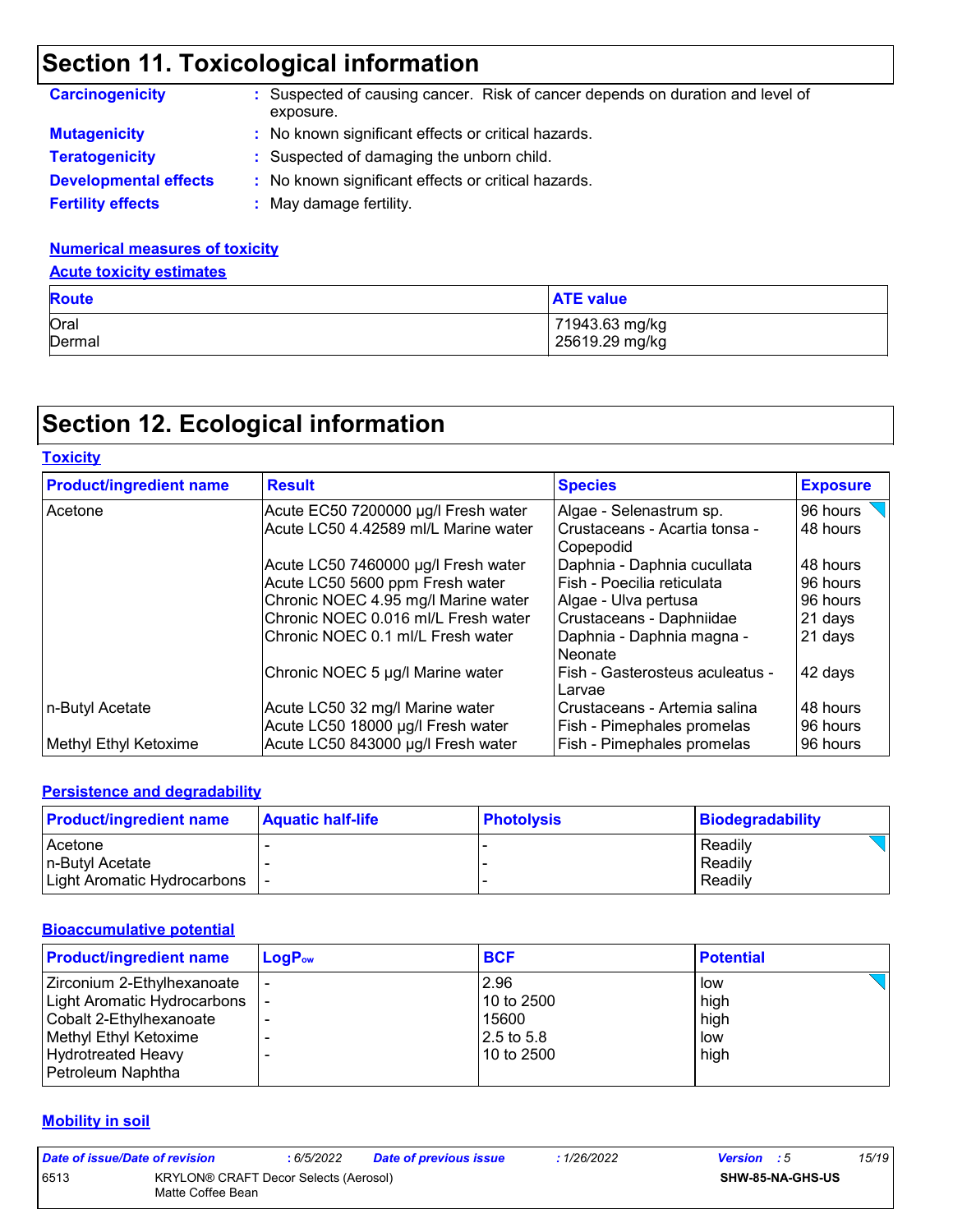**Soil/water partition coefficient (Koc)** 

**:** Not available.

**Other adverse effects** : No known significant effects or critical hazards.

### **Section 13. Disposal considerations**

The generation of waste should be avoided or minimized wherever possible. Disposal of this product, solutions and any by-products should at all times comply with the requirements of environmental protection and waste disposal legislation and any regional local authority requirements. Dispose of surplus and non-recyclable products via a licensed waste disposal contractor. Waste should not be disposed of untreated to the sewer unless fully compliant with the requirements of all authorities with jurisdiction. Waste packaging should be recycled. Incineration or landfill should only be considered when recycling is not feasible. This material and its container must be disposed of in a safe way. Empty containers or liners may retain some product residues. Do not puncture or incinerate container. **Disposal methods :**

### **Section 14. Transport information**

|                                         | <b>DOT</b><br><b>Classification</b>                                   | <b>TDG</b><br><b>Classification</b>                                                                                                                                                           | <b>Mexico</b><br><b>Classification</b>                                | <b>IATA</b>                                                           | <b>IMDG</b>                                                           |
|-----------------------------------------|-----------------------------------------------------------------------|-----------------------------------------------------------------------------------------------------------------------------------------------------------------------------------------------|-----------------------------------------------------------------------|-----------------------------------------------------------------------|-----------------------------------------------------------------------|
| <b>UN number</b>                        | <b>UN1950</b>                                                         | <b>UN1950</b>                                                                                                                                                                                 | <b>UN1950</b>                                                         | <b>UN1950</b>                                                         | <b>UN1950</b>                                                         |
| <b>UN proper</b><br>shipping name       | <b>AEROSOLS</b>                                                       | <b>AEROSOLS</b>                                                                                                                                                                               | <b>AEROSOLS</b>                                                       | AEROSOLS,<br>flammable                                                | <b>AEROSOLS</b>                                                       |
| <b>Transport</b><br>hazard class(es)    | 2.1                                                                   | 2.1                                                                                                                                                                                           | 2.1                                                                   | 2.1                                                                   | 2.1                                                                   |
| <b>Packing group</b>                    |                                                                       |                                                                                                                                                                                               |                                                                       |                                                                       |                                                                       |
| <b>Environmental</b><br>hazards         | No.                                                                   | No.                                                                                                                                                                                           | No.                                                                   | No.                                                                   | No.                                                                   |
| <b>Additional</b><br><b>information</b> | Dependent upon<br>container size, this                                | Product classified<br>as per the<br>following sections<br>of the<br>Transportation of<br>Dangerous Goods<br>Regulations:<br>2.13-2.17 (Class<br>2).<br>Dependent upon<br>container size, this | Dependent upon<br>container size, this                                | Dependent upon<br>container size, this                                | Dependent upon<br>container size, this                                |
|                                         | product may ship under<br>the Limited Quantity<br>shipping exception. | product may ship under<br>the Limited Quantity<br>shipping exception.                                                                                                                         | product may ship under<br>the Limited Quantity<br>shipping exception. | product may ship under<br>the Limited Quantity<br>shipping exception. | product may ship under<br>the Limited Quantity<br>shipping exception. |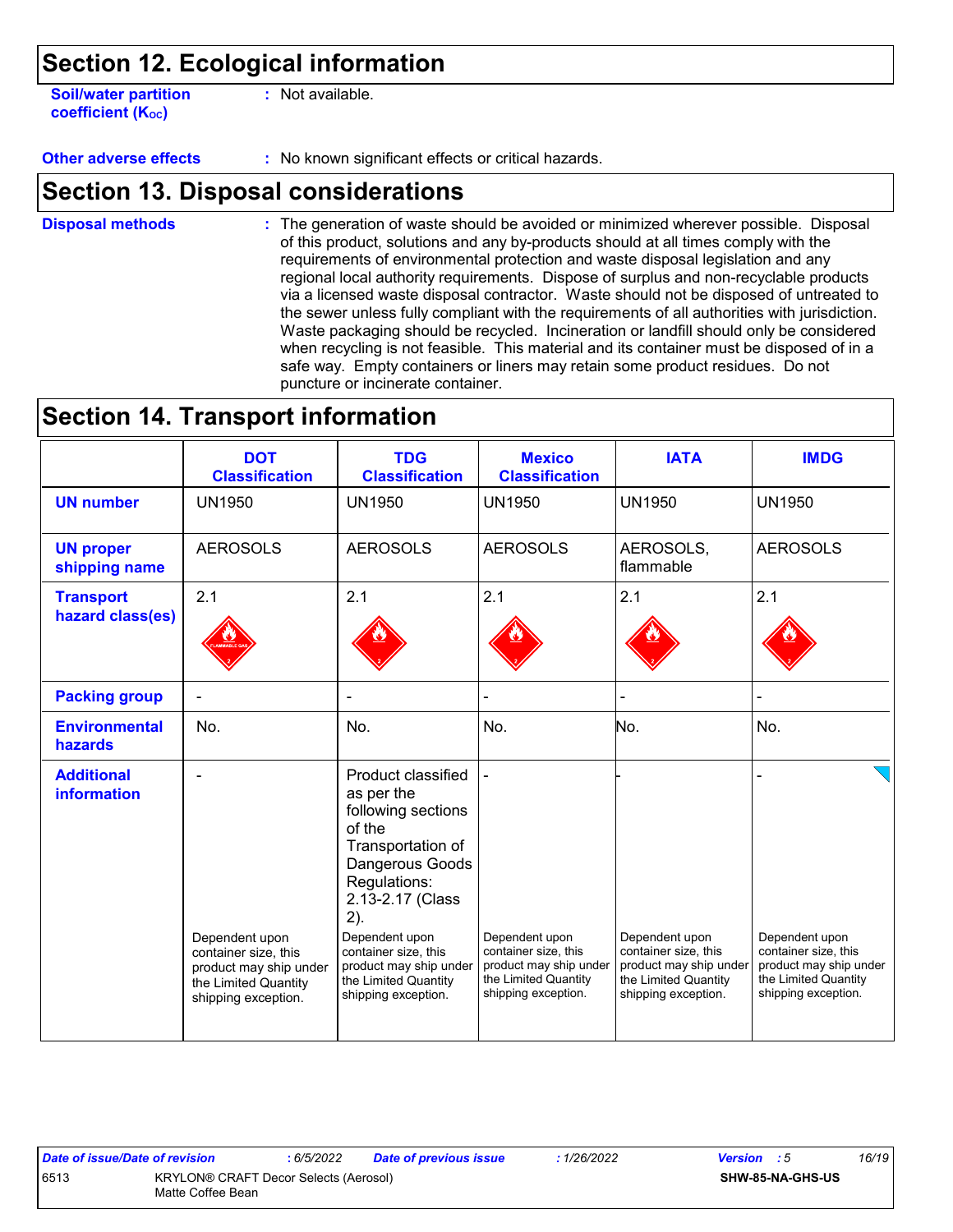## **Section 14. Transport information**

|                                                          |      | Special precautions for user : Multi-modal shipping descriptions are provided for informational purposes and do not<br>consider container sizes. The presence of a shipping description for a particular<br>mode of transport (sea, air, etc.), does not indicate that the product is packaged<br>suitably for that mode of transport. All packaging must be reviewed for suitability<br>prior to shipment, and compliance with the applicable regulations is the sole<br>responsibility of the person offering the product for transport. People loading and<br>unloading dangerous goods must be trained on all of the risks deriving from the<br>substances and on all actions in case of emergency situations. |
|----------------------------------------------------------|------|--------------------------------------------------------------------------------------------------------------------------------------------------------------------------------------------------------------------------------------------------------------------------------------------------------------------------------------------------------------------------------------------------------------------------------------------------------------------------------------------------------------------------------------------------------------------------------------------------------------------------------------------------------------------------------------------------------------------|
| <b>Transport in bulk according</b><br>to IMO instruments | - 50 | Not available.                                                                                                                                                                                                                                                                                                                                                                                                                                                                                                                                                                                                                                                                                                     |

**Proper shipping name :**

: Not available.

# **Section 15. Regulatory information**

#### **SARA 313**

SARA 313 (40 CFR 372.45) supplier notification can be found on the Environmental Data Sheet.

#### **California Prop. 65**

WARNING: This product contains chemicals known to the State of California to cause cancer and birth defects or other reproductive harm.

**International regulations**

| <b>International lists</b> | : Australia inventory (AIIC): Not determined.<br>China inventory (IECSC): Not determined.<br>Japan inventory (CSCL): Not determined.<br>Japan inventory (ISHL): Not determined.<br>Korea inventory (KECI): Not determined.<br>New Zealand Inventory of Chemicals (NZIoC): Not determined.<br>Philippines inventory (PICCS): Not determined.<br>Taiwan Chemical Substances Inventory (TCSI): Not determined.<br>Thailand inventory: Not determined. |
|----------------------------|----------------------------------------------------------------------------------------------------------------------------------------------------------------------------------------------------------------------------------------------------------------------------------------------------------------------------------------------------------------------------------------------------------------------------------------------------|
|                            | Turkey inventory: Not determined.                                                                                                                                                                                                                                                                                                                                                                                                                  |
|                            | Vietnam inventory: Not determined.                                                                                                                                                                                                                                                                                                                                                                                                                 |

## **Section 16. Other information**

**Hazardous Material Information System (U.S.A.)**



**The customer is responsible for determining the PPE code for this material. For more information on HMIS® Personal Protective Equipment (PPE) codes, consult the HMIS® Implementation Manual.**

**Caution: HMIS® ratings are based on a 0-4 rating scale, with 0 representing minimal hazards or risks, and 4 representing significant hazards or risks. Although HMIS® ratings and the associated label are not required on SDSs or products leaving a facility under 29 CFR 1910.1200, the preparer may choose to provide them. HMIS® ratings are to be used with a fully implemented HMIS® program. HMIS® is a registered trademark and service mark of the American Coatings Association, Inc.**

**Procedure used to derive the classification**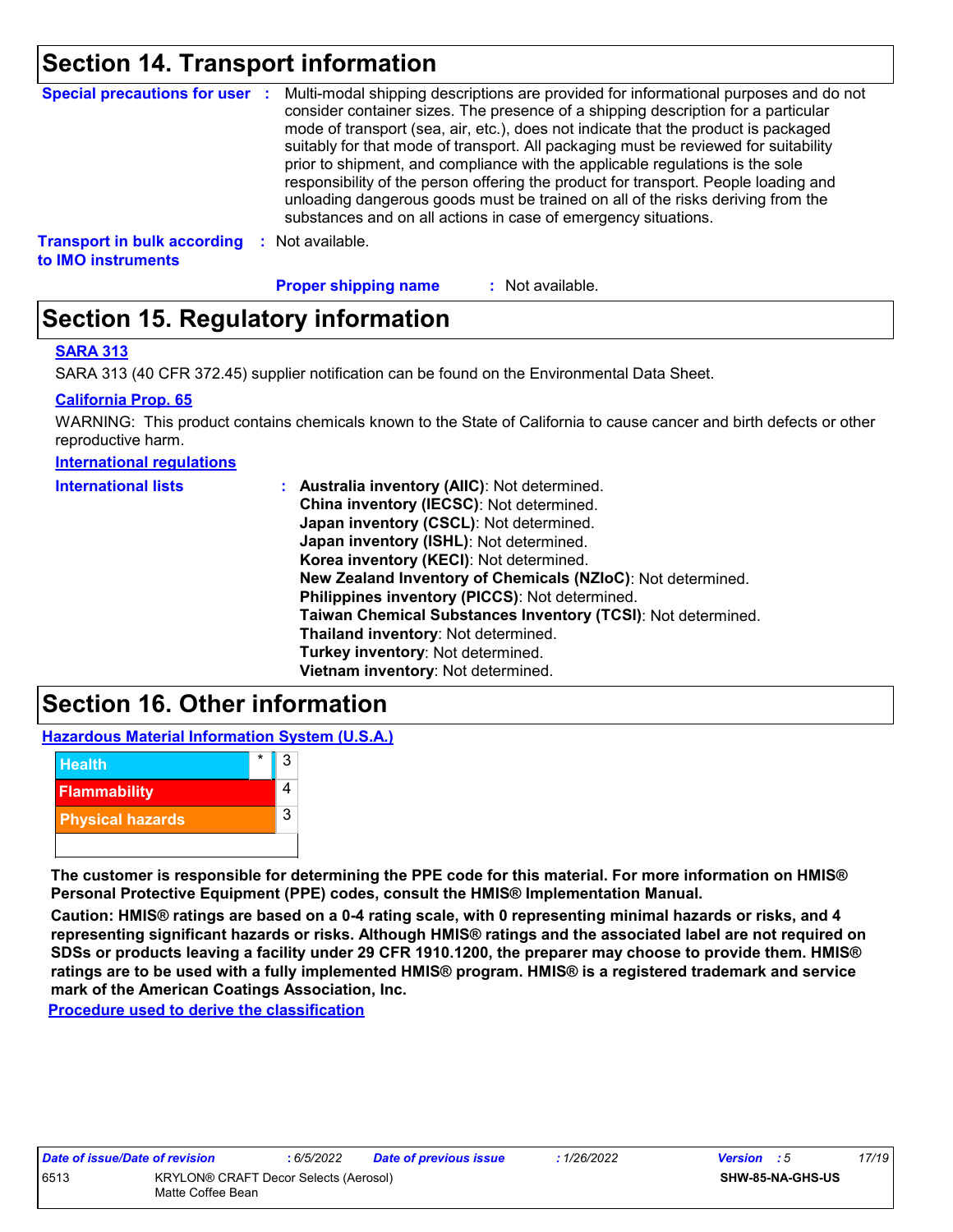### **Section 16. Other information**

| <b>Classification</b>                                                 | <b>Justification</b>  |
|-----------------------------------------------------------------------|-----------------------|
| FLAMMABLE AEROSOLS - Category 1                                       | On basis of test data |
| GASES UNDER PRESSURE - Compressed gas                                 | Calculation method    |
| SERIOUS EYE DAMAGE/ EYE IRRITATION - Category 2A                      | Calculation method    |
| SKIN SENSITIZATION - Category 1                                       | Calculation method    |
| <b>CARCINOGENICITY - Category 2</b>                                   | Calculation method    |
| TOXIC TO REPRODUCTION - Category 1B                                   | Calculation method    |
| SPECIFIC TARGET ORGAN TOXICITY (SINGLE EXPOSURE) (Respiratory tract   | Calculation method    |
| irritation) - Category 3                                              |                       |
| SPECIFIC TARGET ORGAN TOXICITY (SINGLE EXPOSURE) (Narcotic effects) - | Calculation method    |
| Category 3                                                            |                       |
| SPECIFIC TARGET ORGAN TOXICITY (REPEATED EXPOSURE) - Category 2       | Calculation method    |
| <b>ASPIRATION HAZARD - Category 1</b>                                 | Calculation method    |

#### **History**

| Date of printing                  | : 6/5/2022                                                                                                                                                                                                                                                                                                                                                                                                                                                                                                                                                                                                          |
|-----------------------------------|---------------------------------------------------------------------------------------------------------------------------------------------------------------------------------------------------------------------------------------------------------------------------------------------------------------------------------------------------------------------------------------------------------------------------------------------------------------------------------------------------------------------------------------------------------------------------------------------------------------------|
| Date of issue/Date of<br>revision | : 6/5/2022                                                                                                                                                                                                                                                                                                                                                                                                                                                                                                                                                                                                          |
| Date of previous issue            | : 1/26/2022                                                                                                                                                                                                                                                                                                                                                                                                                                                                                                                                                                                                         |
| <b>Version</b>                    | : 5                                                                                                                                                                                                                                                                                                                                                                                                                                                                                                                                                                                                                 |
| <b>Key to abbreviations</b>       | $\therefore$ ATE = Acute Toxicity Estimate<br>BCF = Bioconcentration Factor<br>GHS = Globally Harmonized System of Classification and Labelling of Chemicals<br>IATA = International Air Transport Association<br>IBC = Intermediate Bulk Container<br><b>IMDG = International Maritime Dangerous Goods</b><br>LogPow = logarithm of the octanol/water partition coefficient<br>MARPOL = International Convention for the Prevention of Pollution From Ships, 1973<br>as modified by the Protocol of 1978. ("Marpol" = marine pollution)<br>$N/A = Not available$<br>SGG = Segregation Group<br>UN = United Nations |

**Indicates information that has changed from previously issued version.**

#### **Notice to reader**

**It is recommended that each customer or recipient of this Safety Data Sheet (SDS) study it carefully and consult resources, as necessary or appropriate, to become aware of and understand the data contained in this SDS and any hazards associated with the product. This information is provided in good faith and believed to be accurate as of the effective date herein. However, no warranty, express or implied, is given. The information presented here applies only to the product as shipped. The addition of any material can change the composition, hazards and risks of the product. Products shall not be repackaged, modified, or tinted except as specifically instructed by the manufacturer, including but not limited to the incorporation of products not specified by the manufacturer, or the use or addition of products in proportions not specified by the manufacturer. Regulatory requirements are subject to change and may differ between various locations and jurisdictions. The customer/buyer/user is responsible to ensure that his activities comply with all country, federal, state, provincial or local laws. The conditions for use of the product are not under the control of the manufacturer; the customer/buyer/user is responsible to determine the conditions necessary for the safe use of this product. The customer/buyer/user should not use the product for any purpose other than the purpose shown in the applicable section of this SDS without first referring to the supplier and obtaining written handling instructions. Due to the proliferation of sources for information such as manufacturer-specific SDS, the manufacturer cannot be responsible for SDSs obtained from any other source.**